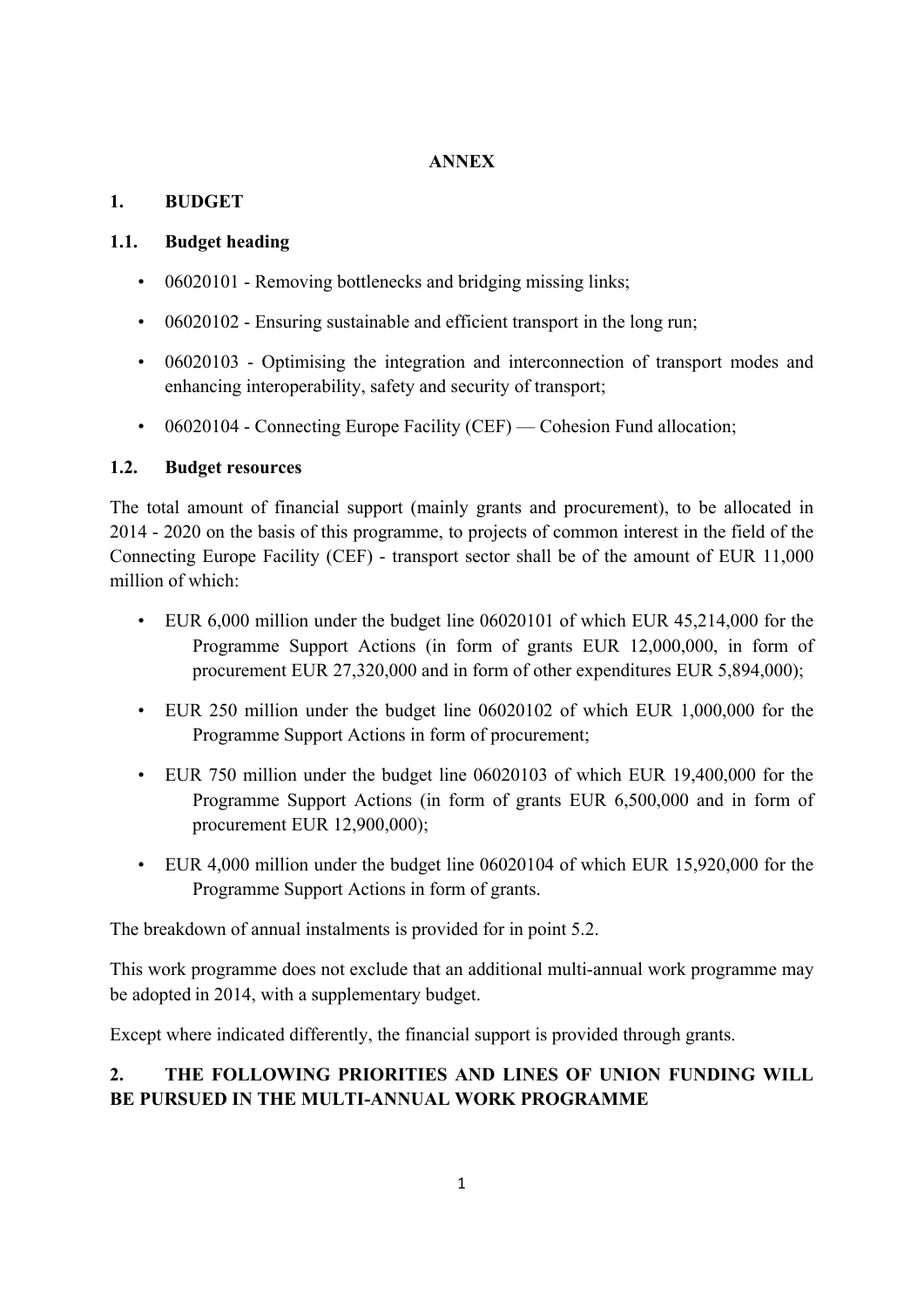This Programme establishes the basis for the allocation of financial assistance to projects of common interest in the field of Connecting Europe Facility (CEF) - transport sector as listed in Part I of Annex I of the CEF Regulation covering the horizontal priorities, the preidentified projects of the core network corridors and the pre-identified projects on other sections of the core network. Projects eligible to the horizontal priorities are eligible to the priorities of this Programme including when they are not listed as part of the pre-identified projects. Thereby, and in line with the infrastructure components and requirements as set out in the TEN-T Guidelines, this Programme shall enable to bring together the priorities under chapter 3.1 below, focusing on the completion of infrastructure in all modes and rail interoperability with the wider transport policy objectives of chapter 3.2 and 3.3 below, by focusing in particular on actions along the core network corridors.

This Work Programme is organised according to the following funding priorities, reflecting Part VI of Annex I of the CEF regulation [to be included as part of the CEF when the delegated act on CEF funding priorities will enter into force] :

- 2.1 Funding priorities for the objective of bridging missing links, removing bottlenecks, enhancing rail interoperability, and, in particular, improving cross-border sections
- 2.2 Funding priorities for the objective of ensuring sustainable and efficient transport systems in the long run, with a view to preparing for expected future transport flows, as well as enabling all modes of transport to be decarbonised through transition to innovative low-carbon and energy-efficient transport technologies, while optimising safety
- 2.3 Funding priorities for the objective of optimising the integration and interconnection of transport modes and enhancing the interoperability of transport services, while ensuring the accessibility of transport infrastructures
- 2.4 Programme support actions.

With a view to realise each of these funding priorities, programme support actions as referred to in Article  $7(2)(j)$  of the CEF Regulation and as defined in article  $2(7)$  of the CEF Regulation have been presented within each of them.

Within the scope of the global and generic objectives and priorities defined in this Work Programme, more specific objectives may be elaborated in the calls for proposals.

### **3. OBJECTIVES AND PRIORITIES:**

General objectives and priorities for the general envelope and the Cohesion envelope of the **CEF** 

**3.1. Priorities for the objective of bridging missing links, removing bottlenecks, enhancing rail interoperability, and, in particular, improving cross-border sections**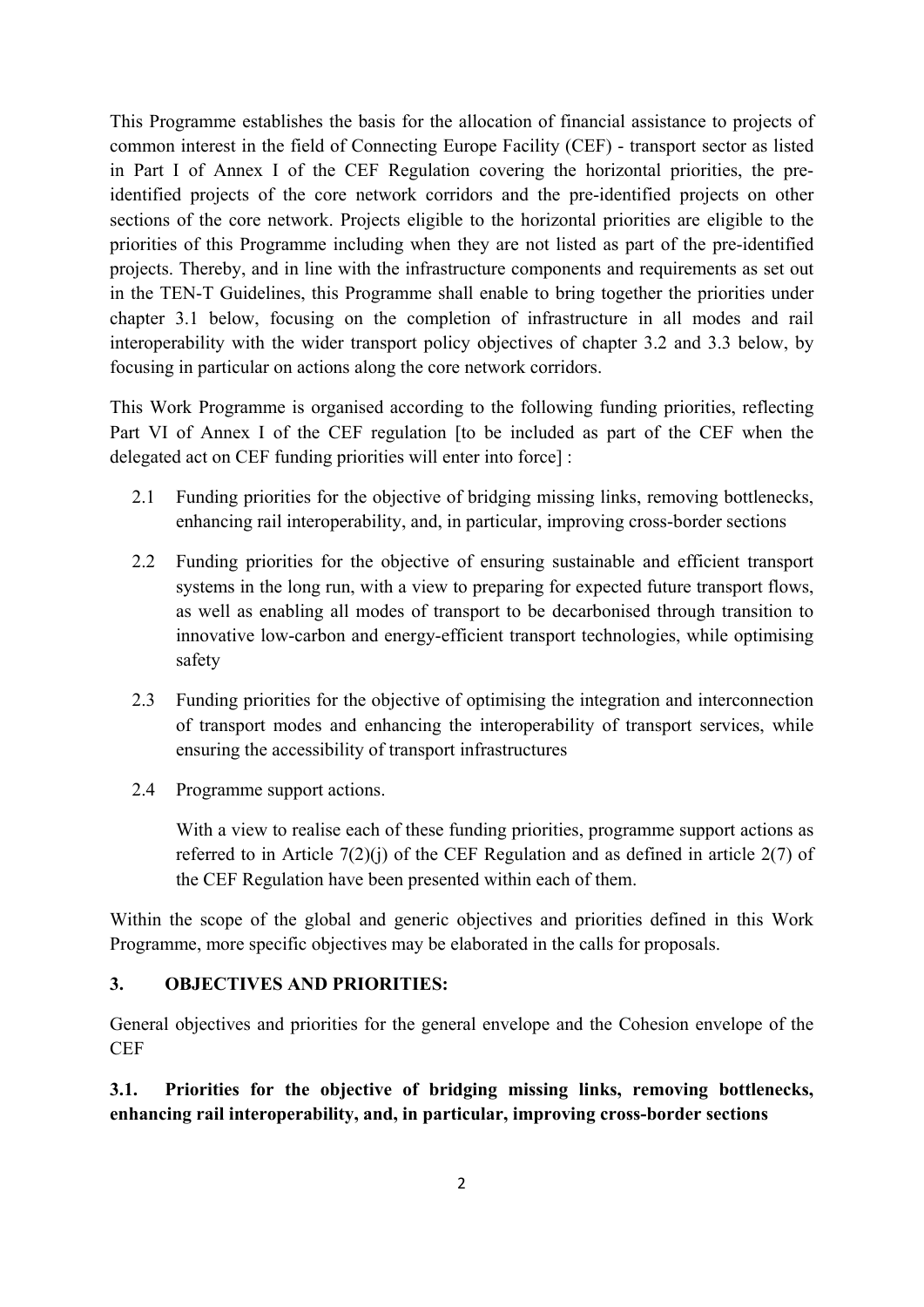# *3.1.1. Pre-identified projects on the core network corridors (railways, inland waterways, roads, maritime and inland ports)*

### General objectives

This priority covers all transport infrastructure projects (studies and works) in order to implement the core network corridors.

This priority also aims at increasing the use of private finance in trans-European transport infrastructure financing as an alternative and complement to the traditional grant funding and plug financing gaps for strategic investments, in particular for rail and inland waterways corridor projects, complex pan-European deployment of EU standards (ERTMS). This priority will support the development of a larger pipeline of structured projects using Public Private Partnership (PPP) or other forms of project finance models. PPP added value in terms of lower Life Cycle Costs (LCC) and value for money initiatives will be incorporated in this priority.

### Specific objectives

- Cross border projects for railways, inland waterways and roads
- Removal of bottlenecks for railway, inland waterway, such as locks (including the water-side infrastructure development in inland ports), road networks in the case of Member States with no railway network established in their territory or in the case of a Member States, or part thereof, with an isolated network without long-distance rail freight transport and maritime infrastructure (including ports)
- Other infrastructure projects for railway, inland waterway (including the water-side infrastructure development in inland ports), road networks in the case of Member States with no railway network established in their territory or in the case of a Member States, or part thereof, with an isolated network without long-distance rail freight transport and maritime infrastructure (including ports) on the core network corridors, as well as their integrated development
- Technical, legal, financial or feasibility studies to assess the potential for privatepublic partnership (PPP) or other project finance schemes as well as the preparation of tender documentation and permission procedures,

### **Programme support actions under this priority:**

i) In the form of grants

a) Support to participation of Member States in the core network corridors (Article 190(1)(d) Rules of Application)

The core network corridors are an essential implementation tool of the TEN-T core network. According to Article 44(1) of Regulation 1315/2013 (TEN-T Regulation), Member States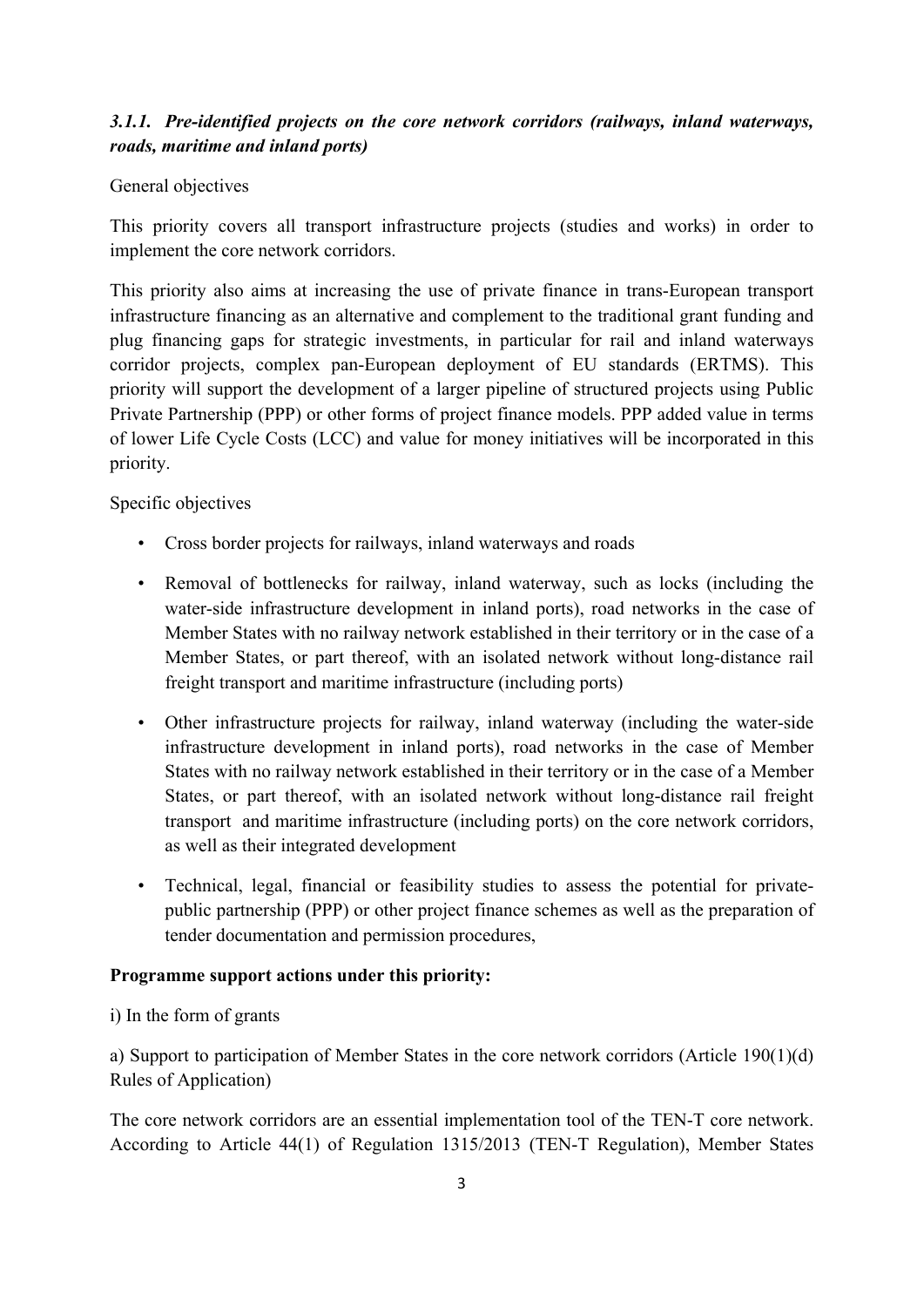shall participate in the relevant corridors. The objective of the action is to facilitate the participation of Member States in the corridor structures in order to improve the information flows, resulting in better cooperation with the European Coordinators, as detailed in Article 45(7) of the TEN-T Guidelines. This action will result in an improved preparation of the Corridors' Work Plan referred to in Article 47 of the TEN-T Guidelines.

For the purpose of this action, a grant will be directly awarded to each Member State (or to the body designated by it under its responsibility) to cover the costs for the participation of its personnel in the relevant corridors. Considering that the workload depends on the number of corridors covering each Member State, the maximum amount to be awarded is determined, as follows:

| <b>Member States</b>   | Bulgaria ; Croatia ; Cyprus ; Denmark ; | Maximum grant per Member State: EUR |
|------------------------|-----------------------------------------|-------------------------------------|
| participating in one   | Estonia ; Finland ; Greece ; Ireland ;  | 308,000                             |
| or two corridors       | Latvia; Lithuania; Luxembourg; Malta;   |                                     |
|                        | Poland; Portugal; Romania; Slovenia;    |                                     |
|                        | Spain; Sweden; United Kingdom           |                                     |
|                        |                                         |                                     |
| <b>Member States</b>   | Austria; Belgium; Czech Republic;       | Maximum grant per Member State: EUR |
| participating in       | Hungary; Italy; Netherland; Slovakia    | 616,000                             |
| three or four          |                                         |                                     |
| corridors              |                                         |                                     |
|                        |                                         |                                     |
| <b>Member States</b>   | Germany; France                         | Maximum grant per Member State: EUR |
| participating in five. |                                         | 924,000                             |
| or more corridors      |                                         |                                     |
|                        |                                         |                                     |

| Maximum rate of co-financing                           | 100%                     | Indicative      | Invitation to submit a proposal to be.                                                                                          |
|--------------------------------------------------------|--------------------------|-----------------|---------------------------------------------------------------------------------------------------------------------------------|
| Indicative total amount (2014)<br>appropriations only) | <b>EUR</b><br>12,000,000 | Timetable       | sent in Q2 2014<br>Deadline for applications: Q3 2014<br>Information to applicants on the<br>outcome of the evaluation: Q4 2014 |
|                                                        |                          | <b>Comments</b> | Estimated duration of the actions: 3<br>years                                                                                   |

b) Technical assistance to improve capacity building for Railway Infrastructure Managers in Member States eligible to the Cohesion envelope (Article 190(1)(c) Rules of Application)

The majority of projects pre-identified in Part I of Annex I to the CEF Regulation are railway infrastructure projects, notably cross-border or bottlenecks projects on the core network corridors. These projects are complex, notably due to their cross-border nature, and require additional capacity for Railway Infrastructure Managers in preparing projects meeting the challenges for the development of a Single European Railway Area, in particular in those Member States eligible to the Cohesion envelope. The objective of the action is to enhance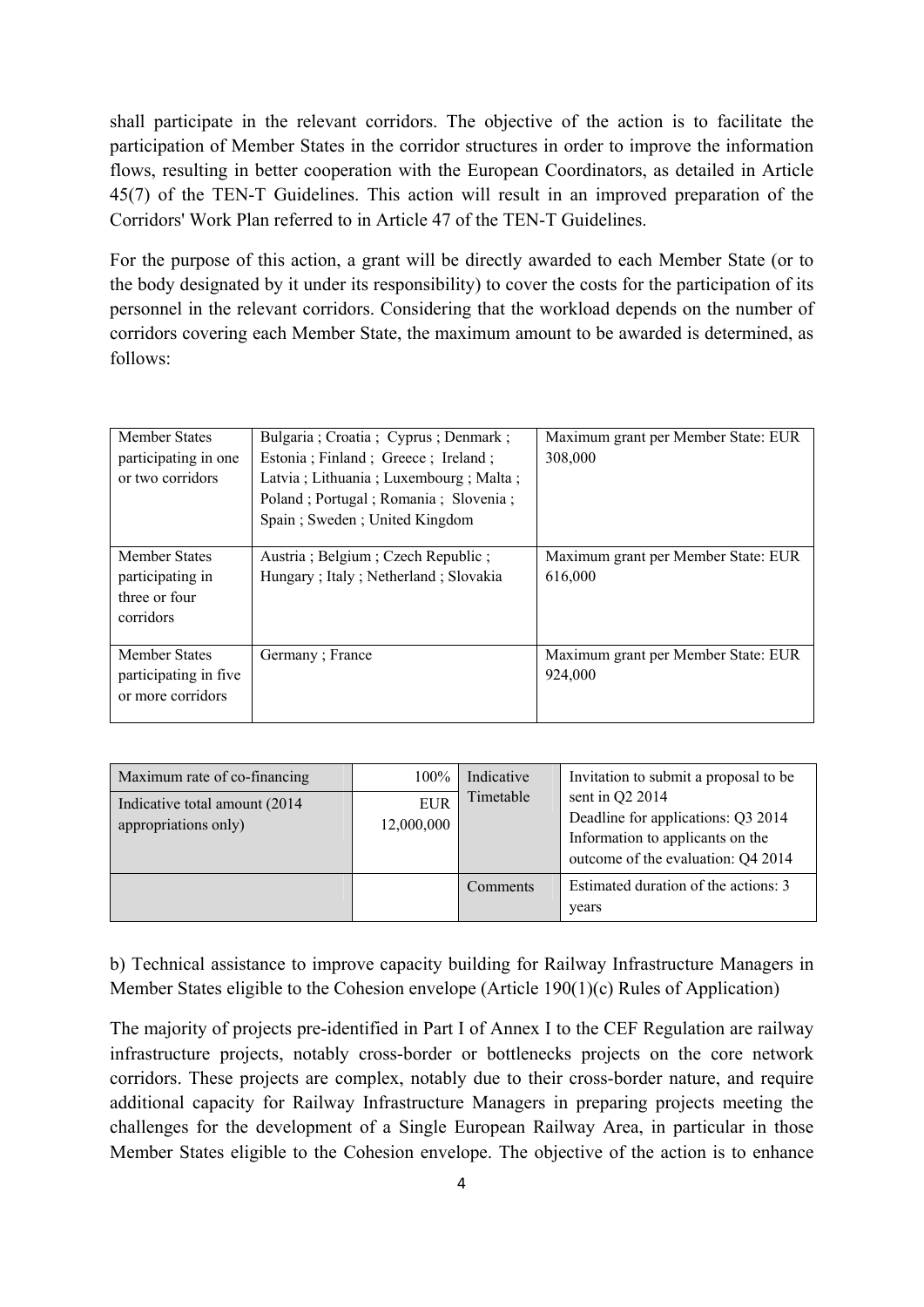the capacity of Railway Infrastructure Managers, which are bodies in a monopoly situation for the management of the TEN-T rail infrastructure as identified in the TEN-T Regulation. The action should result in an increase number of high quality projects of European added value on the core network and its corridors.

For the purpose of this action, a grant will be directly awarded to each of the following Railway Infrastructure Managers in charge of the TEN-T core rail infrastructure as identified in the TEN-T Guidelines:

| <b>Member State</b> | Organisation                                                            |  |  |
|---------------------|-------------------------------------------------------------------------|--|--|
| Bulgaria            | Rail infrastructure manager                                             |  |  |
| Croatia             | Hrvatske Željeznice Infrastruktura                                      |  |  |
| Czech Republic      | Správa Železniční Dopravní Cesty                                        |  |  |
| Estonia             | AS Eesti Raudtee                                                        |  |  |
| Greece              | Organismo Siderodromôn Elladas                                          |  |  |
| Hungary             | Magyar Államvasutak Zrt.                                                |  |  |
| Hungary             | Győr-Sopron-Ebenfurti Vasút Zrt./Raab-Oedenburg-Ebenfurter Eisenbahn AG |  |  |
| Hungary             | Nemzeti Infrastruktúra Fejlesztő Zrt                                    |  |  |
| Latvia              | VAS Latvijas Dzelzcels                                                  |  |  |
| Lithuania           | AB Lietuvos Geležinkeliai                                               |  |  |
| Poland              | PKP Polskie Linie Kolejowe SA                                           |  |  |
| Portugal            | Rede Ferroviária Nacional                                               |  |  |
| Romania             | Compania Natională de Cai Ferate "CFR" - SA                             |  |  |
| Slovakia            | Železnice Slovenskej Republiky                                          |  |  |
| Slovenia            | Rail infrastructure manager                                             |  |  |
|                     | Rail Baltic/Rail Baltica body <sup>1</sup>                              |  |  |

The average individual grant that could be provided to the Railway Infrastructure Managers is estimated at maximum EUR 780,000 per Member State for the 2014 – 2020 period.

| Maximum rate of co-financing                           | $100\%$        | Indicative | Invitation to submit a proposal to be                                                                                           |
|--------------------------------------------------------|----------------|------------|---------------------------------------------------------------------------------------------------------------------------------|
| Indicative total amount (2014)<br>appropriations only) | EUR 10,920,000 | Timetable  | sent in Q2 2014<br>Deadline for applications: Q3 2014<br>Information to applicants on the<br>outcome of the evaluation: Q4 2014 |
|                                                        |                | Comments   | Estimated duration of the actions: 7<br>years                                                                                   |

c) Technical Assistance services for the development and implementation of projects implementing the TEN-T core network in Member States eligible to the Cohesion Fund

In order to facilitate the preparation of projects of common interest, and in particular in those Member States eligible to the Cohesion Fund, the CEF regulation (Article 11.3) provides that

 $\frac{1}{1}$ 

As referred to in the Prime Ministers' Joint Statement of 8 November 2013 made in Riga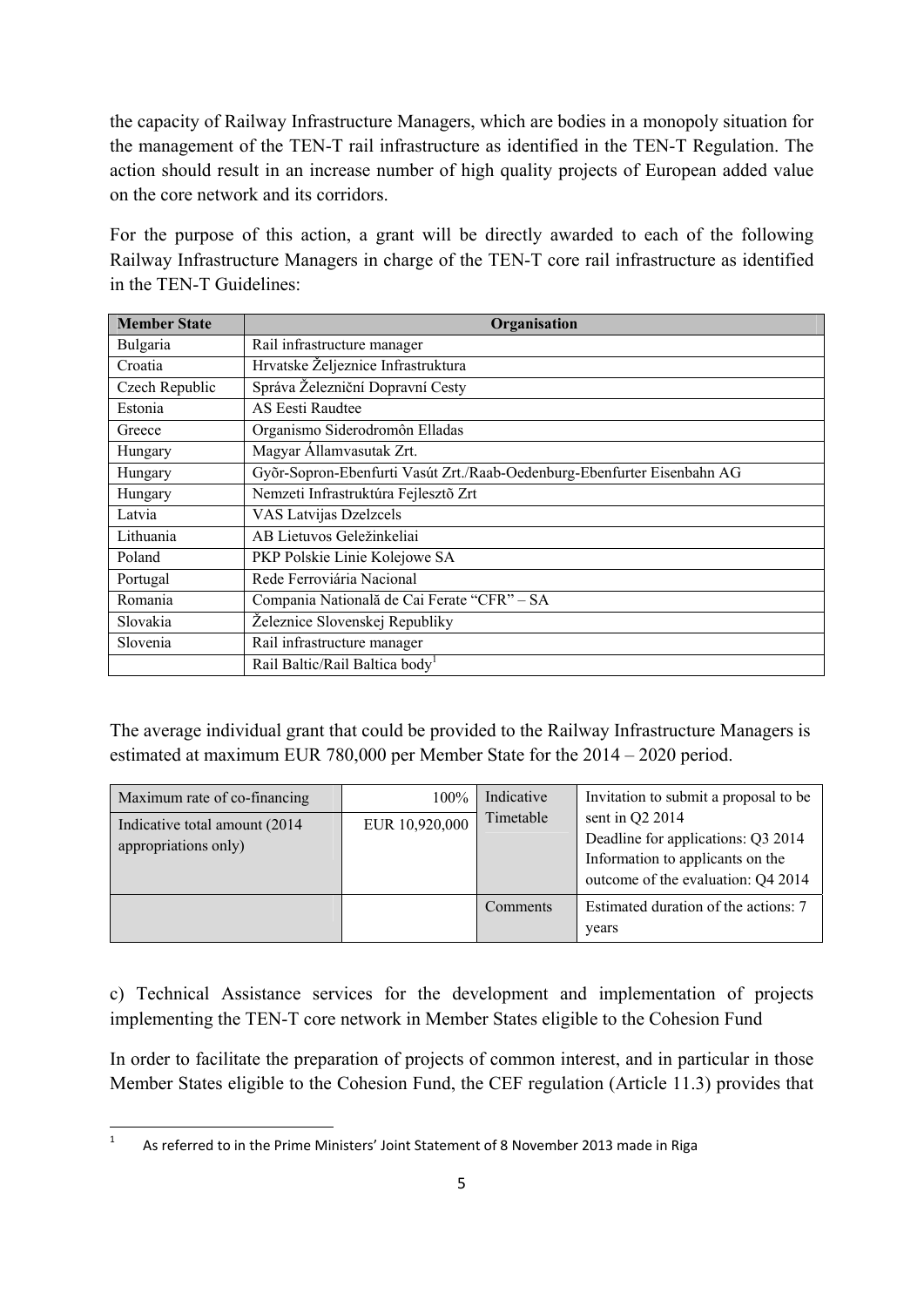particular attention shall be given to programme support actions in these Member States. The objective of this action is to ensure the provision of technical assistance services to these Members States aimed at strengthening the institutional capacity and the efficiency of their authorities at central, regional or local levels to prepare infrastructure projects developing the TEN-T core network, as listed in Annex I to the CEF regulation, that are of sufficient maturity and quality, and have sufficient added value for the Union. The expected impact is increased efficiency in the preparation and implementation of transport infrastructure projects and the acceleration of the development of the TEN-T core network in these Member States.

The provision of such technical assistance services will be ensured in two ways:

c1) via the Jaspers ("Joint Agreement for Supporting Projects in European Regions") initiative, on the basis of an agreement between the European Commission and the European Investment Bank (EIB), which will specify the type of services to be provided to the Member States and the terms and conditions of the financial contribution of the Commission and the EIB to this action. For the purpose of this action, a grant will be directly awarded to the EIB, having regard to Article 125.7 of the Financial Regulation. The list of projects for the preparation of which this assistance will be made available will be decided by the Member States concerned in consultation with the Commission.

| Maximum rate of co-financing                           | 100%                    | Indicative | Invitation to the EIB to submit a                                |
|--------------------------------------------------------|-------------------------|------------|------------------------------------------------------------------|
| Indicative total amount (2014)<br>appropriations only) | <b>EUR</b><br>4,500,000 | Timetable  | proposal: Q1 2014<br>Signing of grant agreement: $Q1/Q2$<br>2014 |
|                                                        |                         | Comments   | Estimated duration of the action: one<br>year.                   |

c2) by means of grants directly awarded to the Member States eligible to the Cohesion Fund, or relevant entities designated under their authority (Article 190(1)(d) Rules of Application), on the basis of a proposal indicating the type of services and the list of projects for the preparation of which this assistance is requested should be made available to the Commission. Estimated direct grant per Member State or the relevant authority under its responsibility: EUR 100.000

| Maximum rate of co-financing<br>Indicative total amount (2014)<br>appropriations only | 100%<br>EUR 500,000 | Indicative<br>Timetable | Invitation to submit a proposal to be.<br>sent in $Q2$ 2014<br>Deadline for applications: Q3 2014<br>Information to applicants on the<br>outcome of the evaluation: Q4 2014 |
|---------------------------------------------------------------------------------------|---------------------|-------------------------|-----------------------------------------------------------------------------------------------------------------------------------------------------------------------------|
|                                                                                       |                     | Comments                | Estimated duration of the actions: one<br>year                                                                                                                              |

Member States could choose to benefit of technical assistance services in the form of either of the options presented above, or of both, in complementarity.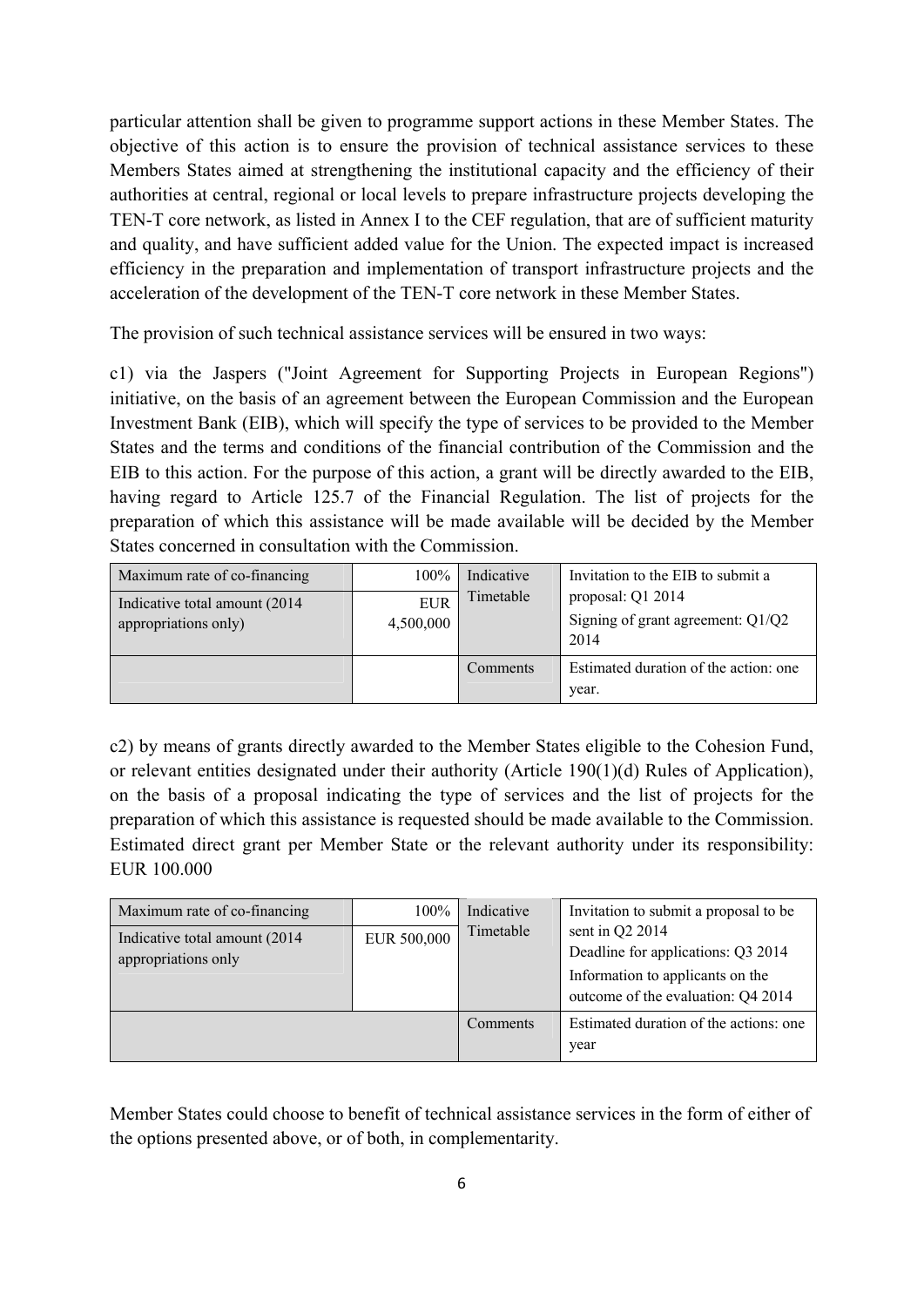#### ii) In the form of procurement

a) Studies and support for the work of the European Coordinators and the Corridor Forum

European Coordinators and the work of the Corridor Forum requires constant support in terms of analysis of progress made on the corridors, on the evolution of traffic, on the reporting, including through TENtec and for the organisation of the Corridor Forum meetings.

| Indicative total amount EUR           | Indicative timeframe for launching $\sqrt{Q}$ 2014 |                           |
|---------------------------------------|----------------------------------------------------|---------------------------|
| appropriations 9,900,000<br>(2014)    | the procurement procedure                          |                           |
| only)                                 |                                                    |                           |
| Indicative<br>of $\vert$ 11<br>number | Comments                                           | Estimated duration of the |
| contracts                             |                                                    | contracts: three years    |
|                                       |                                                    |                           |

#### b) TEN-T days / ministerial conference

Organise in 2014 and 2015 yearly ministerial and stakeholder's conferences to exchange on the progress of the TEN-T, to present projects funding opportunities, to take stock of the development of the corridor approach and to present various aspects of innovation and new technologies to transport infrastructure, and to present the monitoring support by TENtec.

| Indicative total amount EUR                      | Indicative timeframe for launching $\sqrt{Q}12014$ |                             |
|--------------------------------------------------|----------------------------------------------------|-----------------------------|
| appropriations $\vert 2,000,000 \vert$<br>(2014) | the procurement procedure                          |                             |
| only)                                            |                                                    |                             |
| Indicative<br>$\alpha$<br>number                 | Comments                                           | Estimated<br>EUR<br>amount: |
| contracts                                        |                                                    | $1,000,000$ for each event  |
|                                                  |                                                    |                             |

c) Communication and awareness raising actions

The CEF implementation shall be supported by a project-based communication strategy, consisting inter alia of the development of a CEF transport Info Portal, which will centralise all relevant policy and implementation information about the programme, through interactive maps, infographics, project information, publications, videos and resources for the varied types of stakeholders. This action will be done with the view to maximise the synergies with similar actions for the other sectors of the CEF.

| Indicative total amount<br>(2014)<br>appropriations | 400,000 | Indicative timeframe for launching $\sqrt{Q}$ 2014<br>the procurement procedure |                           |
|-----------------------------------------------------|---------|---------------------------------------------------------------------------------|---------------------------|
| only)                                               |         |                                                                                 |                           |
| Indicative<br>of<br>number                          |         | Comments                                                                        | Estimated duration of the |
| contracts                                           |         |                                                                                 | contracts: one year       |
|                                                     |         |                                                                                 |                           |

d) TENTec information system.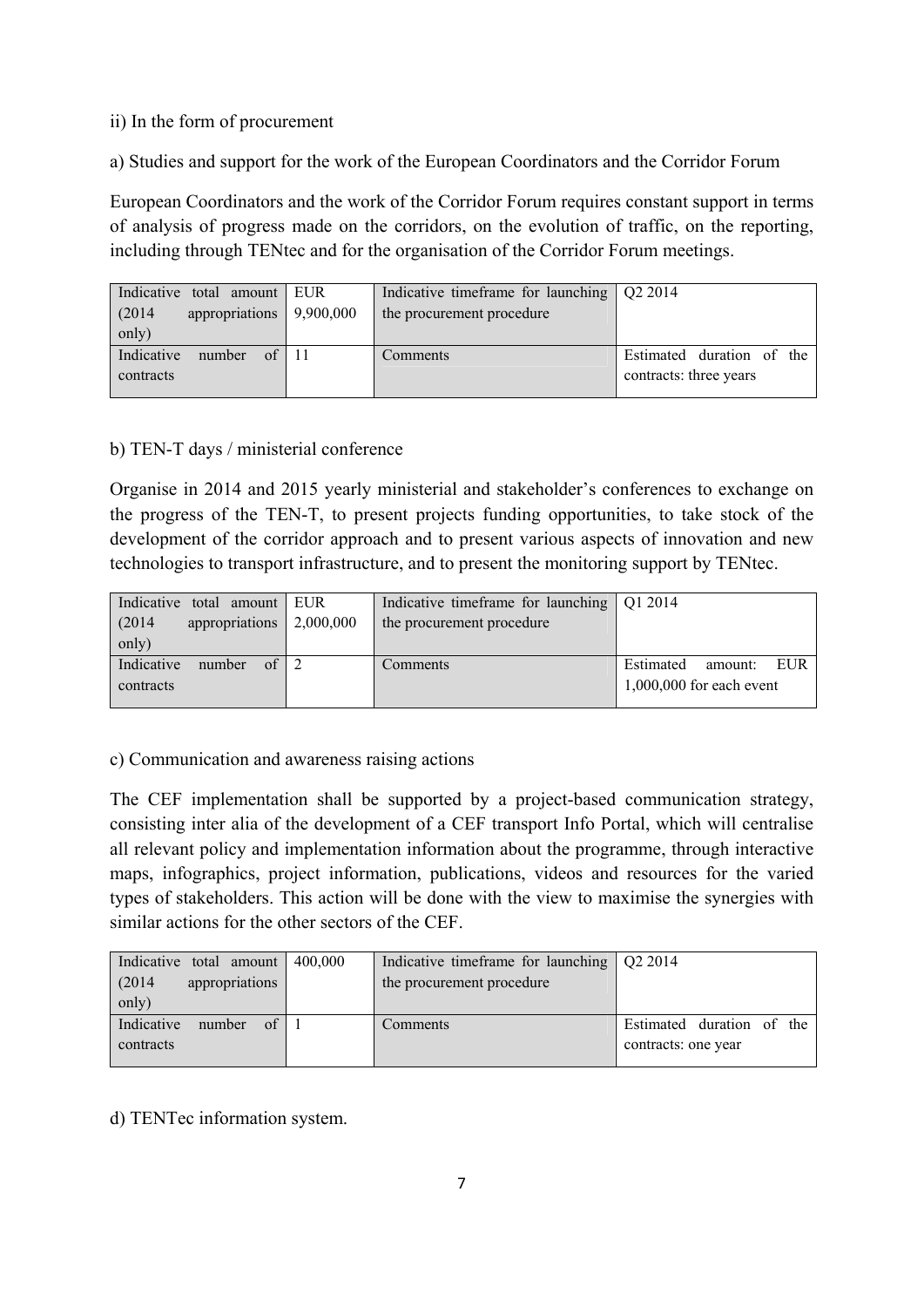Creation, maintenance and update of the computerised data information system for the TEN-T, involving all stakeholders, providing state-of-the-art IT tools, in particular interactive satellite-based maps, with a private and a public portal. TENtec supports all aspects of the development of the TEN-T and its funding by mirroring and monitoring the reality of transport infrastructure as closely as possible to ensure efficiency of funding and financing allocated to the TEN-T. It provides for synergies with the other CEF sectors.

| Indicative total amount EUR<br>appropriations<br>(2014)<br>only) | 7,000,000 | Indicative timeframe for launching $\sqrt{Q}$ Q1 2014<br>the procurement procedure |                           |
|------------------------------------------------------------------|-----------|------------------------------------------------------------------------------------|---------------------------|
| Period (Years)                                                   |           | Comments                                                                           | Estimated duration of the |
| Indicative<br>of<br>number<br>contracts                          |           |                                                                                    | contract: seven years     |

### e) Studies on the improvement of national procurement procedures

The aim of this study is to assist Member States in identifying potential obstacles to efficient procurement processes. The action will lead to an improvement of the procurement procedures, facilitating the development of larger project pipelines in the Member States.

| Indicative total amount EUR          |         | Indicative timeframe for launching $\sqrt{Q}$ 2014 |                           |
|--------------------------------------|---------|----------------------------------------------------|---------------------------|
| appropriations<br>(2014)             | 400,000 | the procurement procedure                          |                           |
| only)                                |         |                                                    |                           |
| Indicative<br>number<br>of $\vert 4$ |         | Comments                                           | Estimated duration of the |
| contracts                            |         |                                                    | contracts: one year       |
|                                      |         |                                                    |                           |

iii) Expenditure related to the European Coordinators (reimbursement of travel and subsistence expenses incurred by persons mandated by the institutions, Article 121(2)(h) Financial Regulation, and financial assistance for the secretarial expenses borne by the European Coordinators, Article 45(4) of the TEN-T Regulation).

The European coordinators referred to in Article 45(5) of the TEN-T Guidelines shall support the coordinated implementation of the core network corridors as well as ERTMS and Motorways of the Sea. In view of this task, the Coordinators travel frequently along their corridors and for the horizontal priorities they pursue. They convoke meetings between the parties involved, they analyse financial, technical and political conditions for the progress of the projects. European Coordinators are entitled to reimbursement of travelling and subsistence costs and to financial assistance for their secretarial expenses.

| Indicative<br>total amount | EUR       | Indicative | Not applicable                                  |
|----------------------------|-----------|------------|-------------------------------------------------|
| appropriations<br>(2014)   | 5,894,000 | timeframe  |                                                 |
| only)                      |           |            |                                                 |
|                            |           | Comments   | Total of EUR 396,000 per year of monthly flat   |
|                            |           |            | rate allowances (to cover secretarial expenses) |
|                            |           |            | for the 11 European Coordinators, and around    |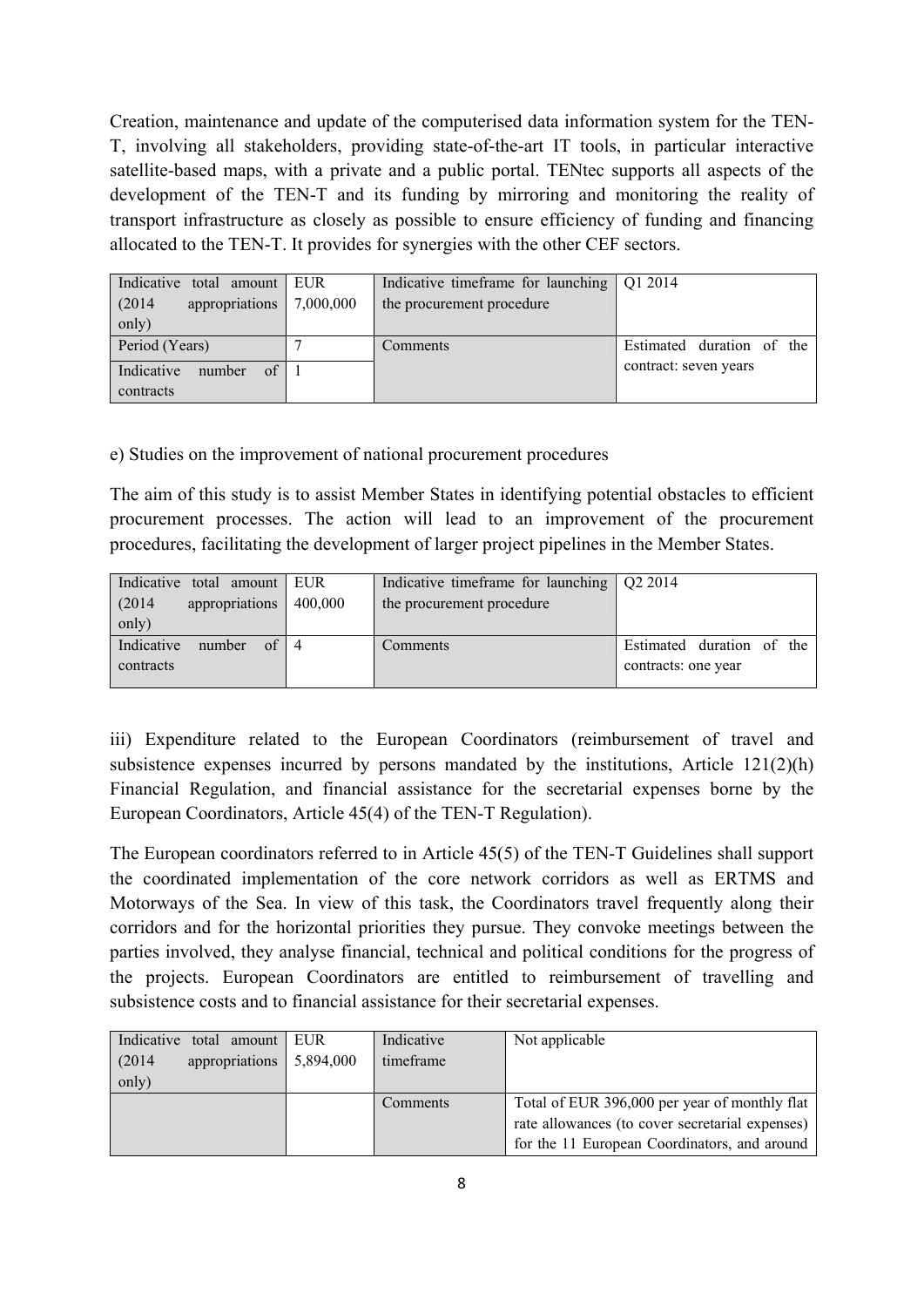|  | EUR 440,000 for yearly missions' costs. |
|--|-----------------------------------------|

# *3.1.2. Pre-identified projects on the other sections of the core network (railways, inland waterways, roads, maritime and inland ports)*

General objectives

This priority covers all transport infrastructure projects (studies and works) in order to implement the core network.

This priority also aims at increasing the use of private finance in trans-European transport infrastructure financing as an alternative and complement to the traditional grant funding and plug financing gaps for strategic investments, in particular for rail and inland waterways projects and complex pan-European deployment of EU standards (ERTMS). This priority will support the development of a larger pipeline of projects, using Public Private Partnership (PPP) or other forms of project finance models.

### Specific objectives

In particular this priority covers:

- Cross border projects for railways, inland waterways and roads
- Removal of bottlenecks for railway, inland waterway, road networks in the case of Member States with no railway network established in their territory or in the case of a Member States, or part thereof, with an isolated network without long-distance rail freight transport and maritime infrastructure
- Other infrastructure projects for railways and inland waterways, road networks in the case of Member States with no railway network established in their territory or in the case of a Member States, or part thereof, with an isolated network without longdistance rail freight transport on the core network
- Technical, legal, financial or feasibility studies to assess the potential for privatepublic partnership (PPP) or other project finance schemes as well as the preparation of tender documentation and permission procedures

# *3.1.3. Rail interoperability*

# General objectives

The general objective is to achieve interoperability within the European Union's rail system by meeting the provisions set out in Directive  $2008/57/EC^2$  on the interoperability of the rail

 $\frac{1}{2}$  Directive 2008/57/EC of the European Parliament and of the Council of 17 June 2008 on the interoperability of the rail system within the Community (OJ L 191, 18.7.2008)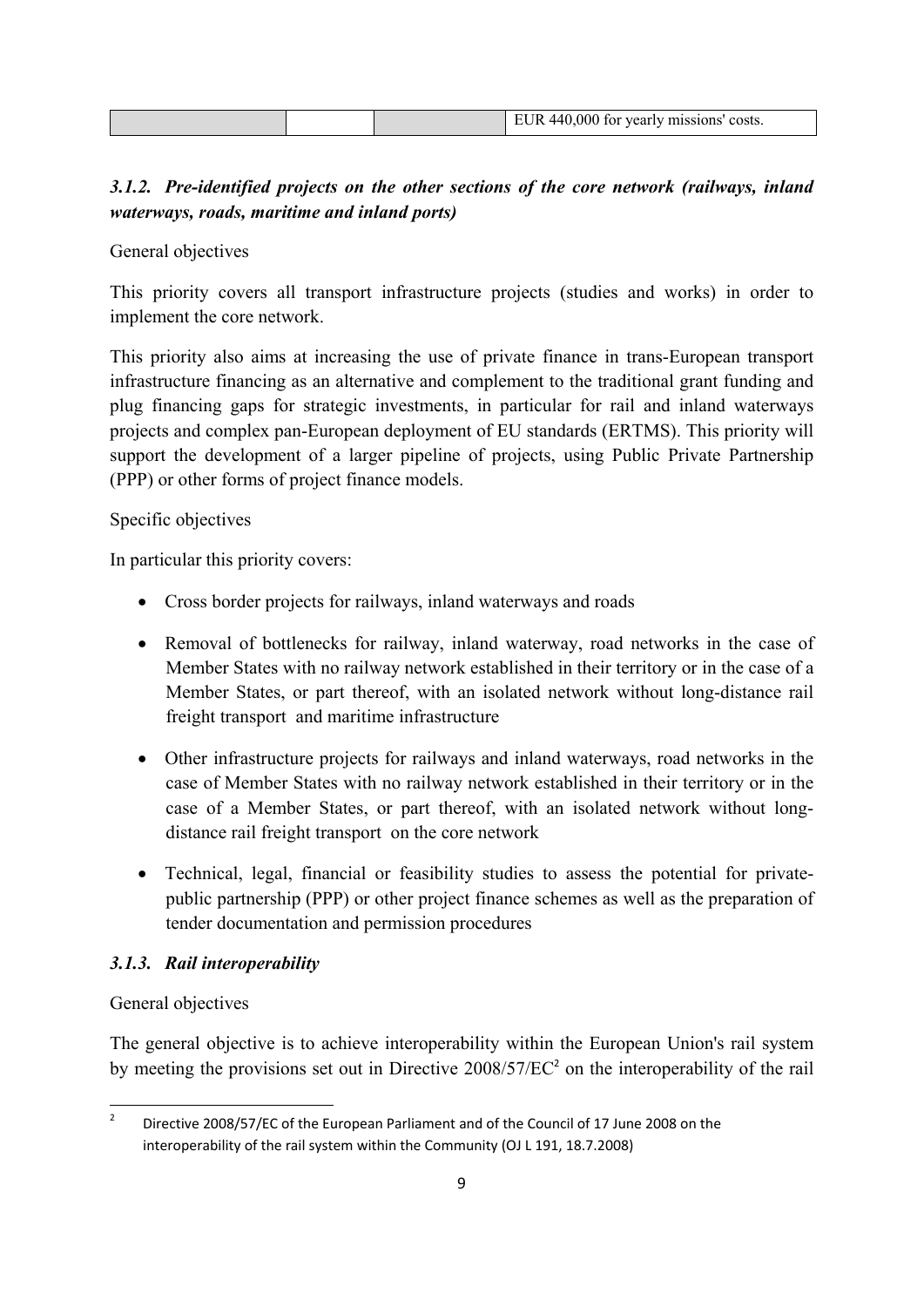system and, based on this Directive, notably those of the Technical Specifications for Infrastructure (TSI) concerning Telematics Applications for Passengers (TAP) and Telematics Applications for Freight (TAF). Thereby, for the railway lines forming part of the TEN-T, compliance with the infrastructure requirements set out in the TEN-T Guidelines shall be ensured.

Furthermore, within the context of ensuring interoperability, Rail Freight Corridors shall be established and developed in line with Regulation  $913/2010/EC^3$  concerning a European rail network for competitive freight. They shall be developed in such a way as to promote their extension to, and integrated development with, the core network corridors referred to in article 44 of the TEN-T Guidelines.

### Specific objectives

Interoperability shall be promoted via the following specific objectives:

- Ensuring easy access for users to information about itinerary, time and availability, including consultation and dissemination activities for the promotion of TAP and TAF
- Ensuring compliance of the rail system and its subsystems with the TSI, notably on infrastructure, energy, rolling stock for passengers and freight transport, operation, telematics applications, control command and signalling, safety in railway tunnels
- Simplifying procedures for the authorisation, placing in service and use of rolling stock on the Union's railway network
- Ensuring compliance with other relevant requirements of the TEN-T Guidelines
- Ensuring the establishment Rail Freight Corridors, their full extension to and integrated development with the core network corridors (e.g. through studies, the support of managerial structures and other relevant action), in particular the development of terminals and their access from/to the rail network and coordination of rail traffic management and terminal operations as well as the provision of dedicated capacity for international freight trains (pre-arranged train paths and reserve capacity) and the strengthening of user involvement and customer orientation and the development and adaptation of tools and procedures.

### **Programme support action under this priority in the form of procurement:**

Development of a harmonised inventory of assets for persons with reduced mobility and persons with disabilities.

 $\frac{1}{3}$  Regulation (EU) 913/2010 of the European Parliament and of the Council of 22 September 2010 concerning a European rail network for competitive freight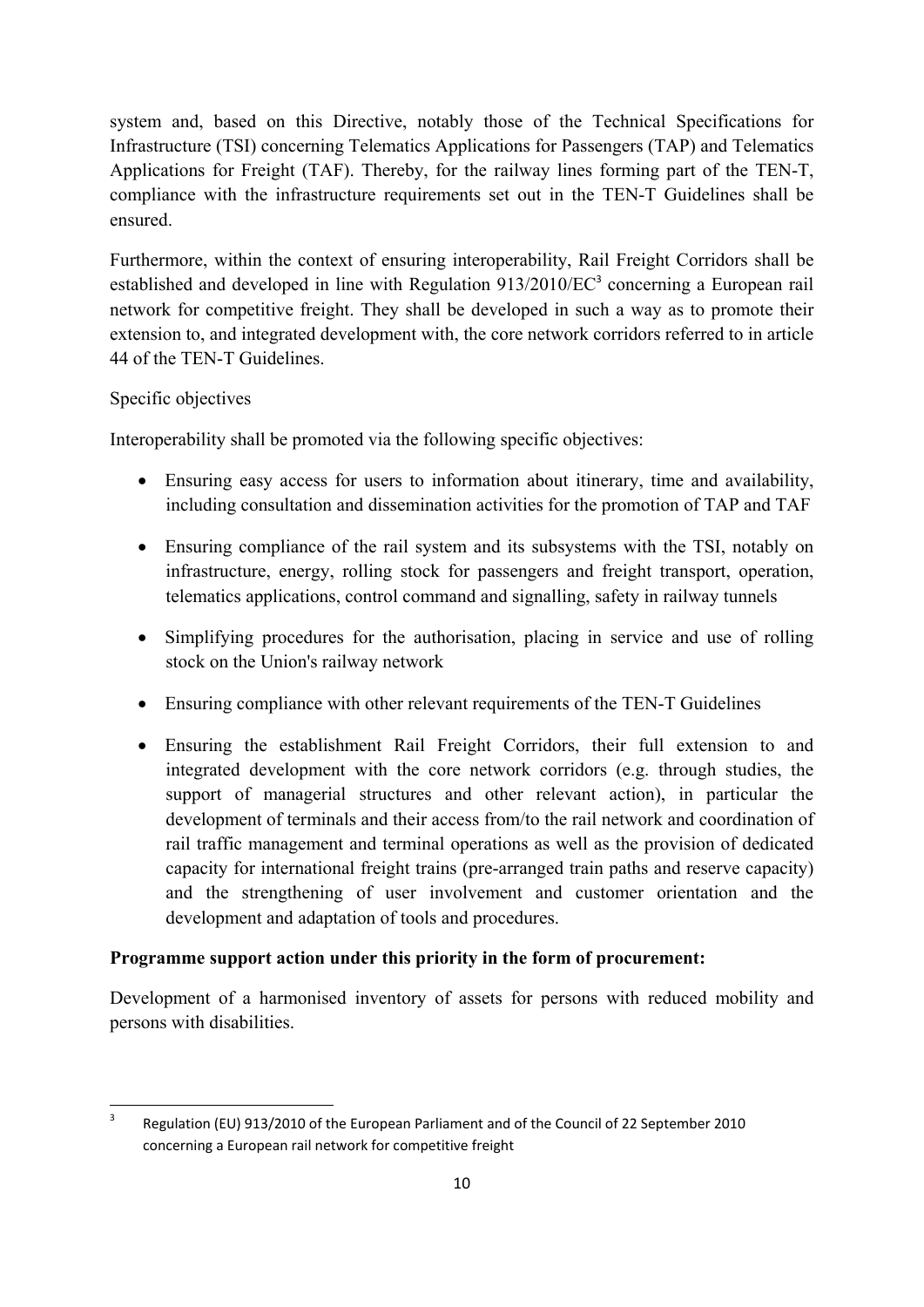The revised technical specification of interoperability (TSI) related to accessibility of persons with reduced mobility and persons with disabilities to the Union's rail system provides for an inventory of assets to be established in each Member State with a view to identifying barriers, providing information to users and monitoring progress on accessibility. The action aims at developing an harmonised tool on the basis of successful existing applications and in compliance with the revised TSI.

| Indicative total amount | EUR     | Indicative timeframe for launching | Q3 2014                   |
|-------------------------|---------|------------------------------------|---------------------------|
| (2014 appropriations)   | 500,000 | the procurement procedure          |                           |
| only)                   |         |                                    |                           |
| Indicative number of    |         | Comments                           | Estimated duration of the |
| contracts               |         |                                    | contract: one year.       |
|                         |         |                                    |                           |

### *3.1.4. European Rail Traffic Management Systems (ERTMS)*

#### General objectives

The general objective is to deploy ERTMS on the trans-European transport core network, including land-based and on-board components. Particular consideration should be given to the equipment of corridors and their connections, to the removal of procedural or technical barriers in particular at cross-border sections and to projects which underpin the maturity of the latest baseline and the development of standards necessary to ensure a full baseline.

Specific objectives

- ERTMS deployment of land-based components (ERTMS baseline 2 or 3, with specific emphasis on Baseline 3 projects), including relevant preparatory actions, with particular emphasis on cross border sections;
- ERTMS deployment of on-board components limited to a baseline 3-compatible software version and to retrofitting and upgrade of trains – including relevant preparatory actions
- Simplifying and facilitating procedures for the placing in operation of on-board/landbased components, including actions ascertaining full conformity with Commission Decision 2012/88/EU;
- Supporting the training of ERTMS experts, ERTMS project managers, trains dispatchers, drivers, etc;
- Supporting the stability of ERTMS specifications or addressing specifications issues coming from deployment projects, with a special emphasis on projects which ensure maturity of the backwards compatibility between baseline 3 and baseline 2.3.0D.
- Development of ERTMS Baseline 3 operational rules for train operation in networks with mixed traffic modes.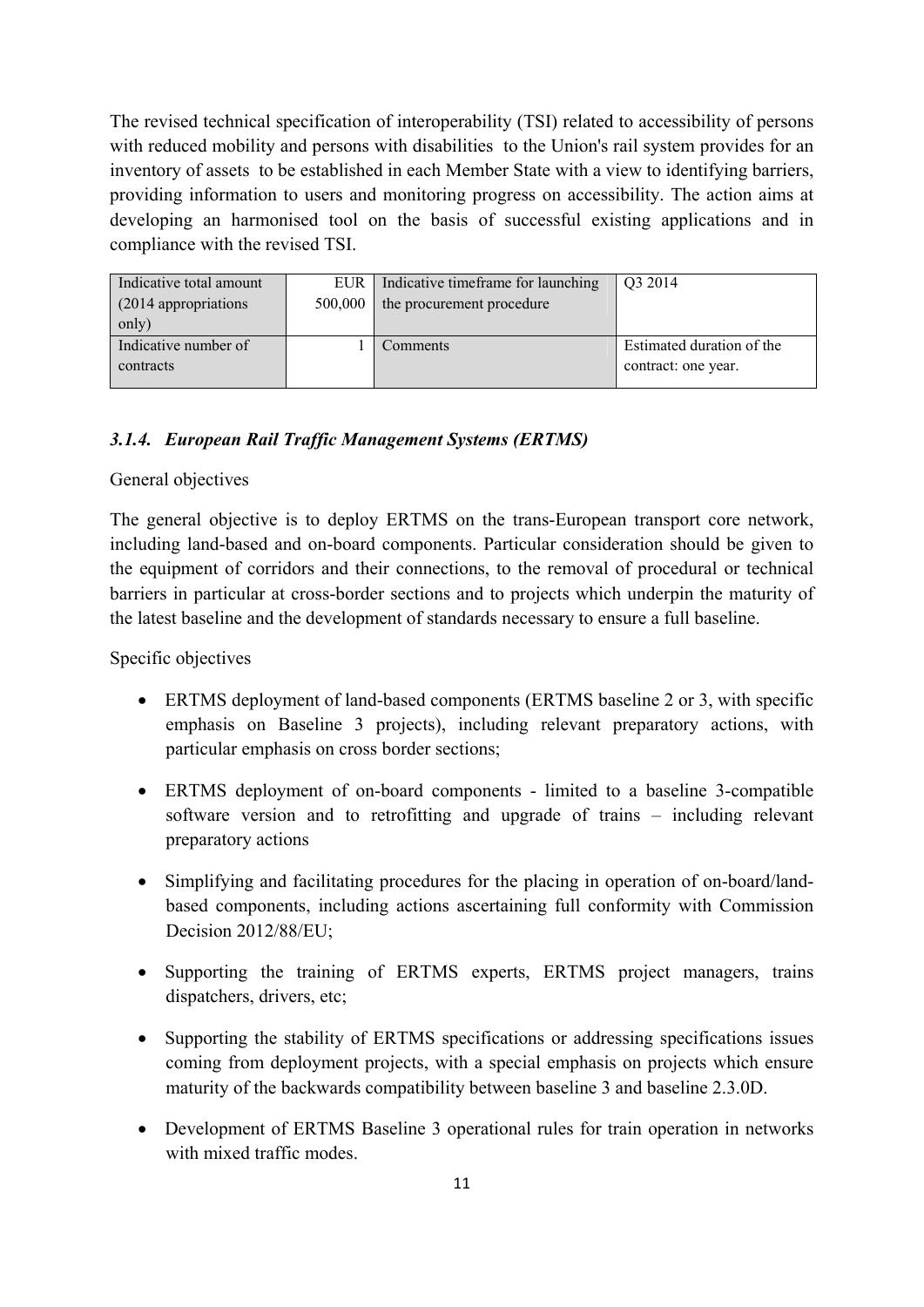### **Programme support actions under this priority in the form of procurement:**

a) Services for the technical support for the deployment of ERTMS along the core network corridors

The deployment of ERTMS along the core network corridors requires dedicated technical expertise in order to analyse the technical aspects of the deployment, in particular as regards the interoperability of the different version of the systems and the compatibility with existing national traffic management systems and their operating rules. The action aims at purchasing technical expertise for each core network corridor and for ensuring the coherence with the other parts of the network. The action will facilitate the deployment of ERTMS along the core network corridors and improve the interoperability of the railways.

| Indicative total amount<br>(2014 appropriations) | <b>EUR</b><br>6,720,000 | Indicative timeframe for launching<br>the procurement procedure | Q3 2014                   |
|--------------------------------------------------|-------------------------|-----------------------------------------------------------------|---------------------------|
| only)                                            |                         |                                                                 |                           |
| Indicative number of                             |                         | Comments                                                        | Estimated duration of the |
| contracts                                        |                         |                                                                 | contracts: seven years    |
|                                                  |                         |                                                                 |                           |

b) Study to develop tailor-made solutions for use of innovative financing to support the deployment of ERTMS, in particular along the Core Network Corridors

The aim of this study is to gather financial engineering expertise in order to assist the Commission in developing market based financing solutions, which could complement the CEF grant contribution to the deployment of ERTMS. The action should study and propose solutions for both the on-board and ground deployment of ERTMS, in particular along the corridors, and should in particular build upon the case of the Alicante – Albacete PPP project and toll bridge financing model.

| Indicative total amount |         | EUR   Indicative timeframe for launching | Q <sub>2</sub> 2014       |
|-------------------------|---------|------------------------------------------|---------------------------|
| (2014 appropriations)   | 400,000 | the procurement procedure                |                           |
| only)                   |         |                                          |                           |
| Indicative number of    |         | Comments                                 | Estimated duration of the |
| contracts               |         |                                          | contract: one year        |
|                         |         |                                          |                           |

**3.2 Priorities for the objective of ensuring sustainable and efficient transport systems in the long run, with a view to preparing for expected future transport flows, as well as enabling all modes of transport to be decarbonised through transition to innovative lowcarbon and energy-efficient transport technologies, while optimising safety** 

*3.2.1. Deployment of new technologies and innovation in all transport modes, with a focus on decarbonisation, safety and innovative technologies for the promotion of sustainability, operation, management, accessibility, multimodality and efficiency of the network*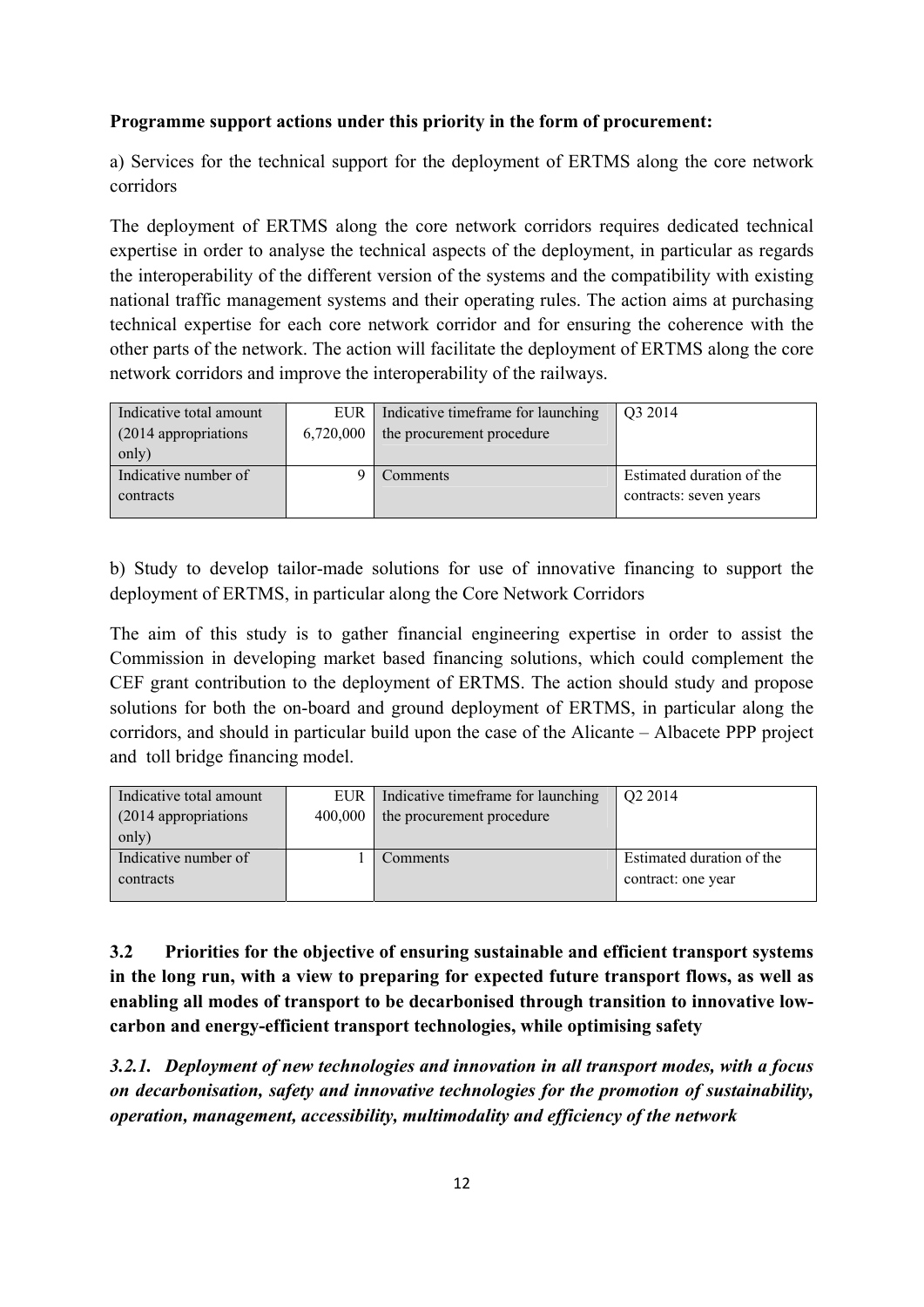This priority, on the whole, aims at advancing a sustainable and efficient transport system whereby infrastructure development enables the achievement of forward-looking policy objectives within and across all transport sectors. core network corridors shall head this coordinated infrastructure – policy approach and are, therefore, specifically addressed with this priority.

i) New technologies and innovation in all transport modes

# General objectives

Overall, TEN-T development must keep up with state of the art developments of new technologies and innovation. In this respect, TEN-T development for all transport modes and systems shall complement Research and Innovation actions under Horizon 2020 by pursuing a market-oriented approach and promoting the deployment of innovative technological and organisational solutions in accordance with the provisions of article 33 of the TEN-T Guidelines.

New technologies and innovative solutions should be developed on the core network with particular emphasis along the core network corridors. This shall allow cross-border continuity, interoperability between different transport modes, and optimisation of the energy network.

The development of the necessary TEN-T infrastructure and facilities, as well as the optimisation of their use, shall support the Member States in implementing the Clean Power for Transport Directive<sup>4</sup> – notably in the framework of the corridor approach.

Specific objectives

- With regard to the support of the implementation of the alternative fuels strategy:
	- Measures facilitating the decarbonisation of all transport modes by stimulating energy efficiency, introducing alternative propulsion systems, including electricity supply systems, and providing corresponding infrastructure. Such infrastructure may include grids and other facilities necessary for the energy supply, may take account of the infrastructure vehicle interface and may encompass telematics applications.

ii) Promoting sustainability, operation, management, accessibility, multimodality and efficiency of the network

# General objectives

Multi-modal core network corridors shall become forerunners of a sustainable transport system. Within this context, sustainable mobility concepts shall be promoted which build on interactions between infrastructure development and service operation, the complementarity

 $\frac{1}{4}$ See COM(2013)17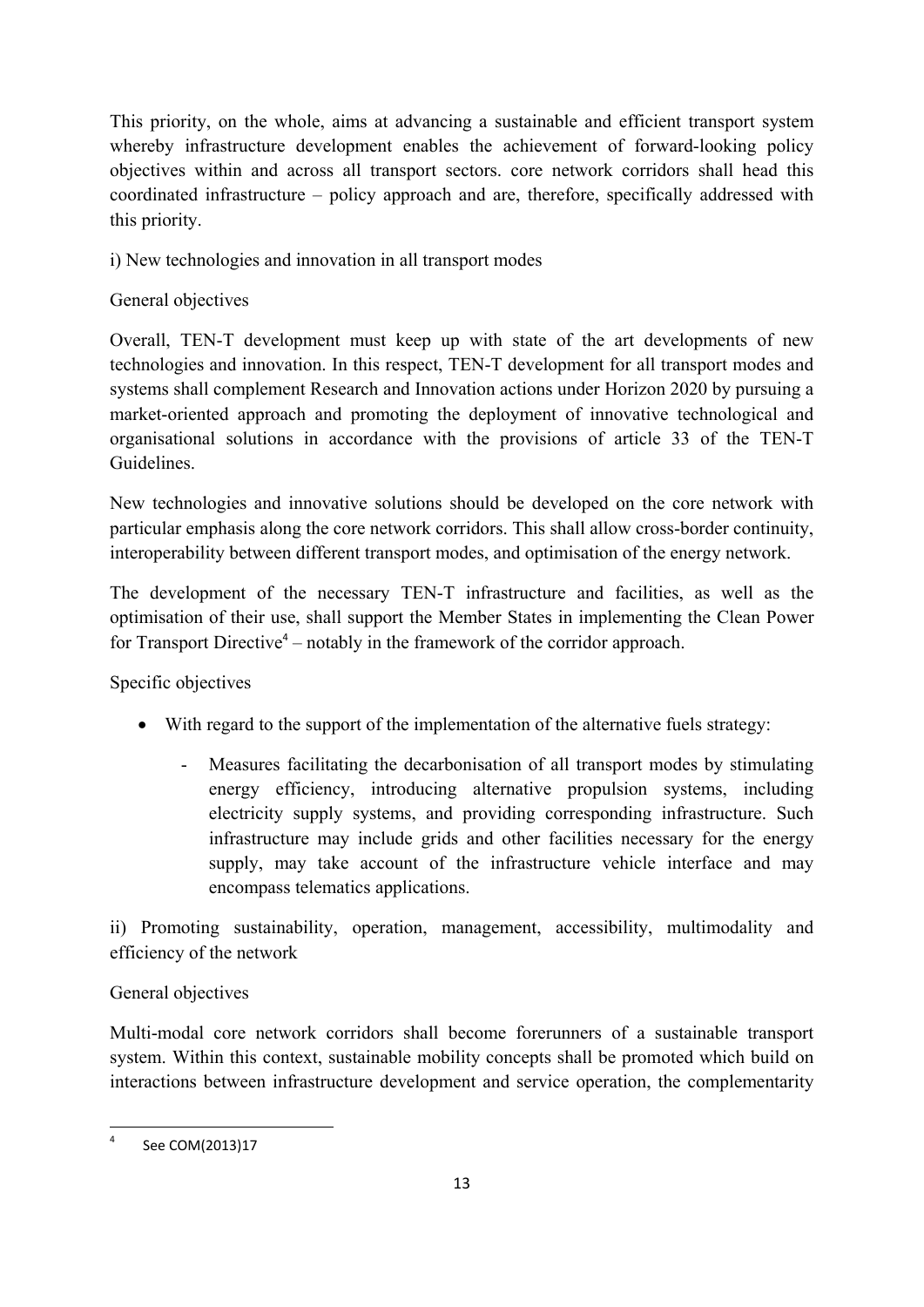between action for long-distance and regional/local transport, the cooperation of transport modes, the potential of technological and organisational innovation. Action under this priority shall therefore address ranges of relevant issues and their combination / interaction for the overall purpose of a sustainable, safe, secure and high-quality corridor development.

For freight traffic specifically, efficiency shall be enhanced and cost as well as administrative burden shall be reduced in order to allow for new market developments and to achieve a smooth operation of the internal market. E-freight development and deployment (based on multi-modal telematics applications in accordance with Article 33(i) of the TEN-T Guidelines) shall therefore be supported.

Specific objectives

- Inter alia, sustainable multi-modal corridor concepts (which may include studies, testing and deployment as well as, in case of specific "forerunner action" also implementation), should address combinations of issues such as:
	- The integration of existing cross-border cooperation activities, such as "Green" Corridors", initiatives linking territorial cooperation (cross-border, transnational and interregional cooperation), NAIADES II activities, Rail Freight Corridors, etc.
	- Innovation and new technologies, including alternative fuel solutions;
	- Organisational / operational concepts for efficient infrastructure use and for efficient infrastructure maintenance;
	- The promotion of seamless multi-modal transport chains for passengers, including traffic and travel information and management systems as well as integrated ticketing;
	- Advancing integrated infrastructure / freight logistics developments along corridors, for example through bottleneck analysis, identification of innovative infrastructure components, telematics schemes etc. from freight forwarders' perspective
- Multi-modal telematics applications in support of e-Freight development and deployment shall address the following areas:
	- Information systems to enable / enhance Europe-wide and multimodal freight transport and logistics planning and management, including integration with traffic management systems and relevant applications (e.g multimodal journey planners for freight, tracking and tracing tools, intelligent cargo applications, tools for the implementation of single transport documents, amongst others in the frame of public procurement). In this context, actions aiming at the facilitation of freight transport with neighbouring countries hence fostering international trade can be supported.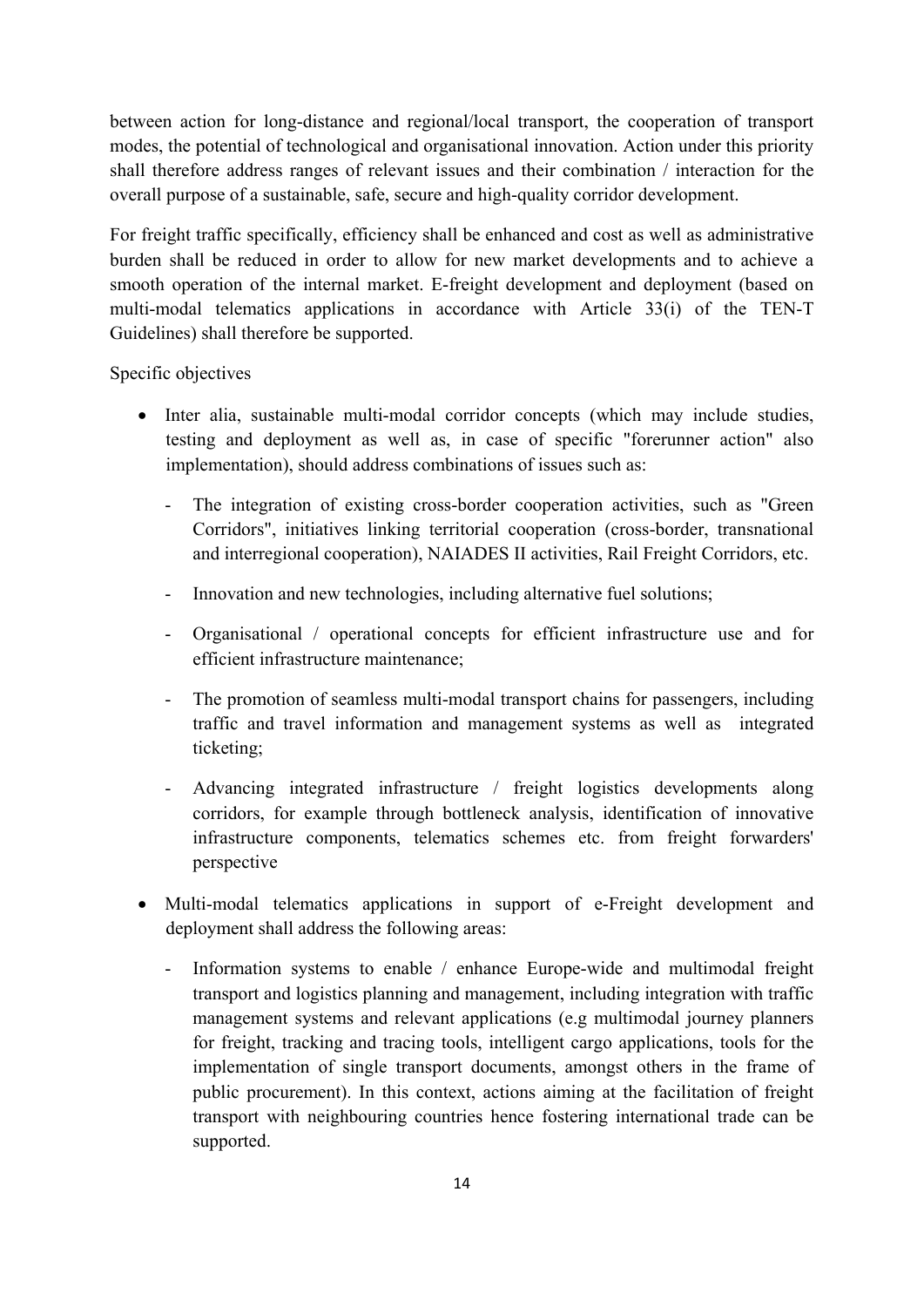- Infrastructures and governance structures supporting information exchange and users authorisations / authentication

## **Programme support actions under this priority in the form of procurement:**

a) Transport system modelling for EU and Neighbouring Countries

The objective is to assist the Commission in the development and implementation of the TEN-T and its extension to Neighbouring Countries and at the same time to provide a sound basis for the quantitative assessment to be undertaken in the framework of the mid-term review of the 2011 White Paper "Roadmap to a Single European Transport Area – Towards a competitive and resource efficient transport system", by means of a new transport network model covering EU28 & Neighbouring Countries. The new transport network model will support through strategic analysis the development of EU transport and transport infrastructure policies, with a view to preparing for expected future transport flows.

| Indicative total amount | EUR       | Indicative timeframe for launching | Q3 2014                   |
|-------------------------|-----------|------------------------------------|---------------------------|
| (2014 appropriations)   | 1,000,000 | the procurement procedure          |                           |
| only)                   |           |                                    |                           |
| Indicative number of    |           | Comments                           | Estimated duration of the |
| contracts               |           |                                    | contract: one year        |
|                         |           |                                    |                           |

# *3.2.2. Safe and Secure infrastructure, including safe and secure parking on the road core network*

# General objectives

The improvement of transport safety and security remains amongst the key objectives of the common transport policy, and the TEN-T Guidelines aim at ensuring the necessary infrastructural conditions for all transport modes. EU legislation on road safety (notably Directives 2004/54/EC and 2008/96/EC) as well as the TEN-T Guidelines (notably Articles 13(e), 19 and 34) provide for relevant common standards and procedures.

# Specific objectives

Directive 2004/54/EC establishes minimum safety requirements for tunnels in the trans-European road network and 2008/96/EC<sup>5</sup> provides an EU-wide basis for road infrastructure safety management. Within this framework, studies shall be promoted which allow assessing the safety performance level and the compliance with the Directive on tunnel safety. Works, necessary to upgrade tunnels to comply with Directive 2004/54/EC, may be supported if they concern a cross-border project. The TEN-T Guidelines (Article 39(2) (c)) and the

<sup>-&</sup>lt;br>5 See COM(2013)17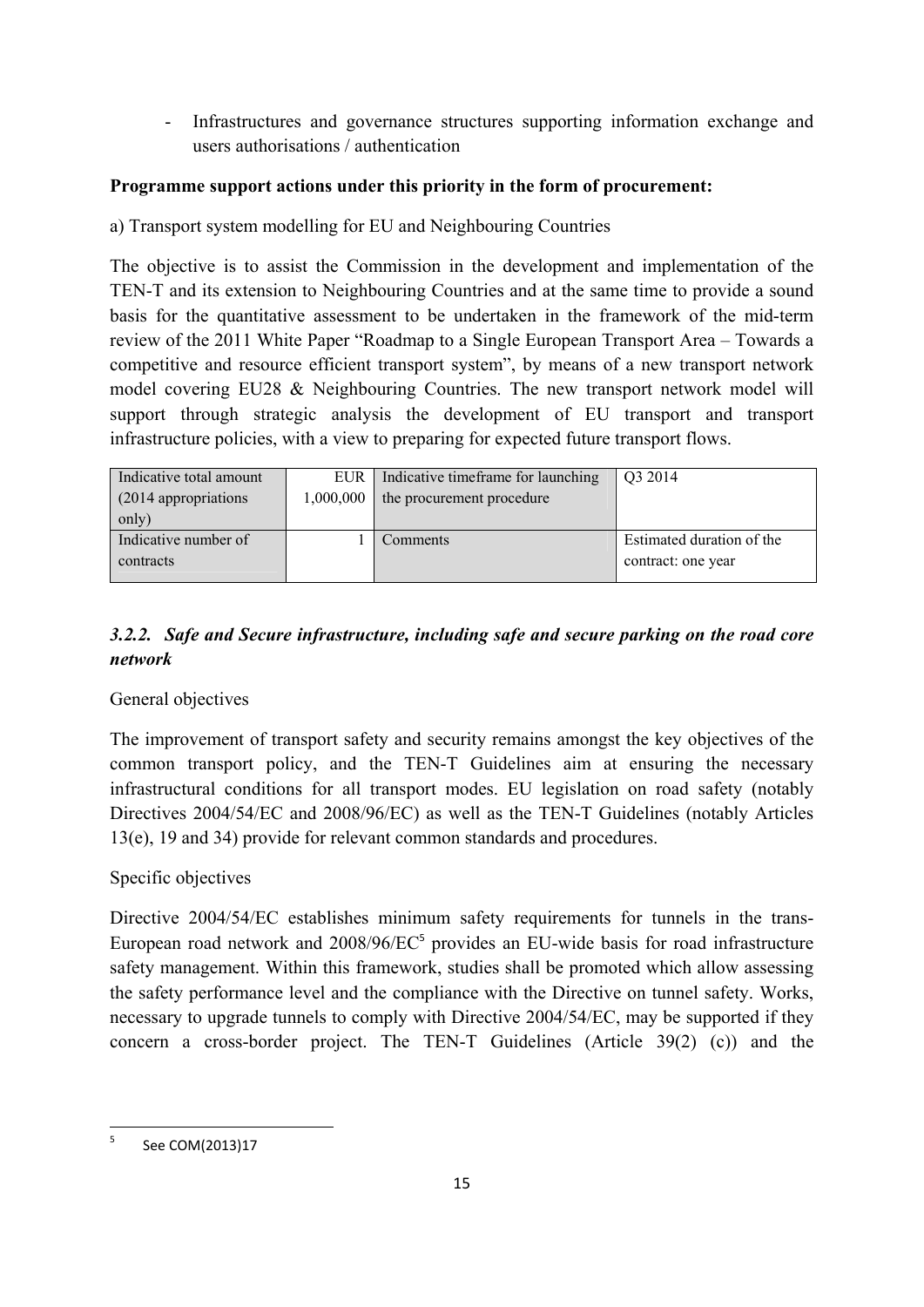Commission Delegated Regulation 885/2013<sup>6</sup> provide for the provision of appropriate parking space in line with the needs of society, of the market and of the environment, offering an appropriate level of safety and security. For this purpose, the following measures shall be supported:

- The TEN-T Guidelines (Article 39) and the Commission Delegated Regulation 885/2013 provide for the development of safe and secure rest areas on motorways of the core network and for the provision of relevant information services. For this purpose, the construction of, or the upgrading to, safe and secure parking areas on motorways of the core network (including Information and Communication Technologies) in compliance with relevant European specifications and equipment based on available best practices complying with EU legislation (including Information and Communication Technologies) shall be promoted
- The TEN-T Guidelines (Article 13) provide for the improvement of level crossings of railway lines of the trans-European network. For this purpose, projects may be supported which remove level crossings between lines of the road and rail networks.

# **3.3. Priorities for the objective of optimising the integration and interconnection of transport modes and enhancing the interoperability of transport services, while ensuring the accessibility of transport infrastructures**

# *3.3.1. Single European Sky – SESAR*

General objectives

The objective in the area of the Single European Sky (SES) is to support its timely implementation and in particular to support the deployment of SESAR, its technological pillar.

### Specific objectives

The specific objectives in this sector are:

- Consolidate and accelerate the process of modernisation of ATM in Europe, in particular by addressing, through the deployment of new technologies, the inefficiencies in the provision of air navigation services and the fragmentation of the European ATM system.
- Timely and synchronised deployment of SESAR, in particular through the common projects in compliance with the Commission Implementing Regulation (EU) No.

 $6 \overline{6}$ 6 Commission Delegated Regulation (EU) No 885/2013 of 15 May 2013 supplementing ITS Directive 2010/40/EU with regard to the provision of information services for safe and secure parking places for trucks and commercial vehicles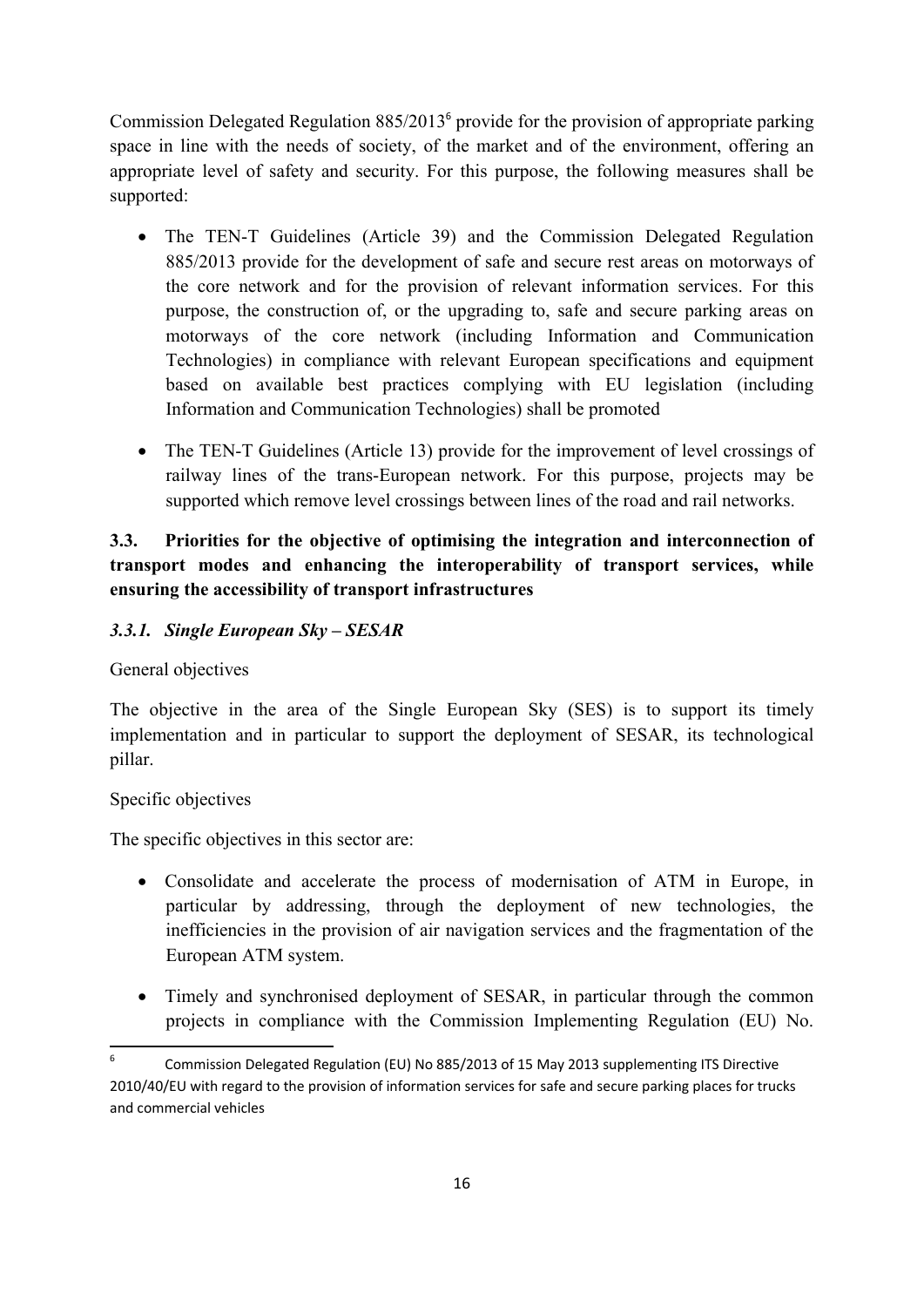409/2013 under the coordination of the Deployment Manager (Article 9 of the Regulation 409/2013).

# **Programme support actions under this priority:**

i) In the form of grants

a) Preparation of technical specifications for the ATM systems in the context of European standards and support to standardisation of SESAR technologies (award without a call for proposals to Eurocae and ESOs: beneficiaries identified in the basic act on the basis of 190(1)d Rules of Application in conjunction with Article 4(1) of Regulation 552/2004 and Regulation (EU) No 1025/2012)

The objectives and expected results of this action are the effective and efficient coordination of industrial stakeholders involved in standardisation processes by ESOs and Eurocae in order to achieve the timely availability of technical specifications and standards necessary for the implementation of new ATM technologies

| Maximum rate of co-financing                                    | $100\%$                 | Indicative<br>Timetable | Invitation to submit a proposal to be                                                                                                              |
|-----------------------------------------------------------------|-------------------------|-------------------------|----------------------------------------------------------------------------------------------------------------------------------------------------|
| (2014)<br>Indicative<br>total<br>amount<br>appropriations only) | <b>EUR</b><br>1,000,000 |                         | sent in Q2 2014<br>Deadline for application: Q3 2014<br>Information to applicants on the<br>outcome of the evaluation: Q4 2014                     |
|                                                                 |                         | Comments                | breakdown<br>Estimated<br>of<br>EUR.<br>1,000,000: EUR 600,000 for ESOs<br>and 400 000 for Eurocae<br>Estimated duration of the actions: 1<br>year |

# b) Air Traffic Management

Establishment of the Management Level (the Deployment Manager) and Implementation Level of SESAR Deployment Governance in accordance with Commission Implementing Regulation 409/2013, through a framework partnership awarded following a call for proposals.

The objective and expected result of the action is the establishment of the SESAR deployment governance in accordance with the Regulation 409/2013, ensuring the timely, coordinated and synchronised deployment of new ATM technologies, which is necessary in order to achieve the SES performance objectives and the overall economic benefits expected from ATM modernisation.

| Maximum rate of co-financing                      | Not                      | Indicative | Publication of the call for proposals: |
|---------------------------------------------------|--------------------------|------------|----------------------------------------|
|                                                   | applicable               | Timetable  | Q1/Q2 2014                             |
| Indicative<br>(2014)<br>amount<br>appropriations) | <b>Not</b><br>applicable |            | Deadline for applications: Q2/Q3       |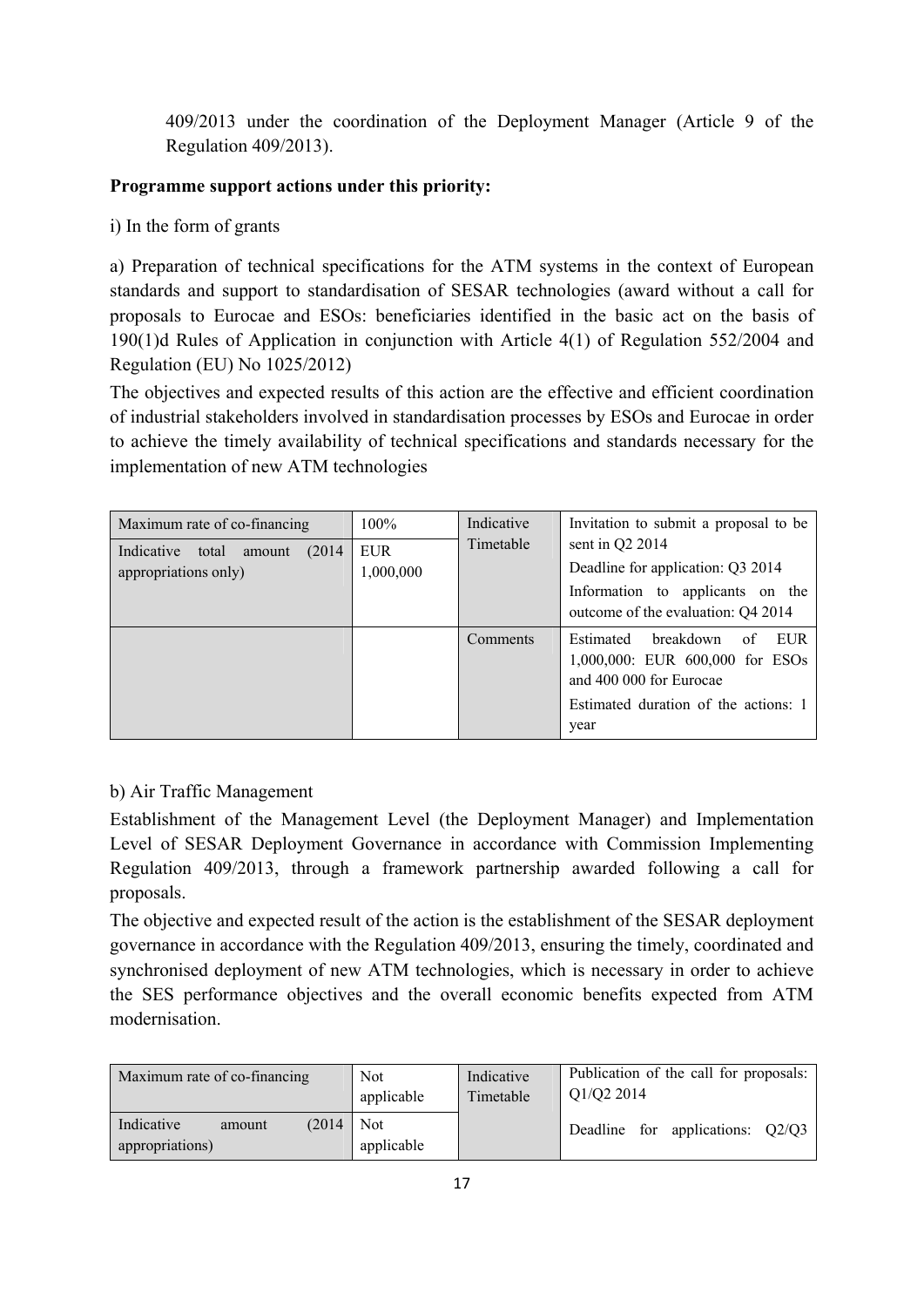| specific<br>The<br>grants<br>awarded<br>under the FP<br>than<br>(other<br>the specific |          | 2014<br>Information to applicants on the<br>outcome of the evaluation: Q3 2014 |
|----------------------------------------------------------------------------------------|----------|--------------------------------------------------------------------------------|
| grant in point<br>will be<br>(c))<br>covered by an<br>amendment of<br>the MAP.         |          |                                                                                |
|                                                                                        | Comments | Partnership<br>be<br>Framework<br>to<br>concluded for 7 years.                 |

### c) Air Traffic Management

Specific tasks of the Deployment Manager beyond the coordination of the implementation projects (Article 9 of Reg. 409/2013), in particular the development of the Deployment Programme (award of a specific grant to the Deployment Manager under the framework partnership)

The objective and expected result of the action is effective and efficient execution of the tasks of the Deployment Manager referred to in Article 9 of the Commission Implementing Regulation 409/2013, in particular the drafting and maintenance of the Deployment Programme (Articles 11 and 12 of Commission Implementing Regulation 409/2013).

Expected results and underlying tasks:

- Developing, proposing, maintaining and implementing the Deployment Programme;

- Establishing and maintaining cooperative arrangements with the military to avoid any adverse effect on defence capabilities;

- Establishing and maintaining cooperative arrangements with the Network Manager to ensure their tasks are fulfilled without any form of duplication or competition, in particular, for the deployment aspects that have an impact on the network infrastructure, airspace organisation and performance as well as coherence with the Network Strategy Plan and the Network Operations Plan;

- Developing other possible means of financing for Common Projects other than EU grants (e.g. deployment fund);
- Ensuring synchronisation of Implementation projects between them;
- Monitoring of the achievement of the Single European Sky performance objectives;
- Establishing and maintaining appropriate coordination with National Supervisory Authorities;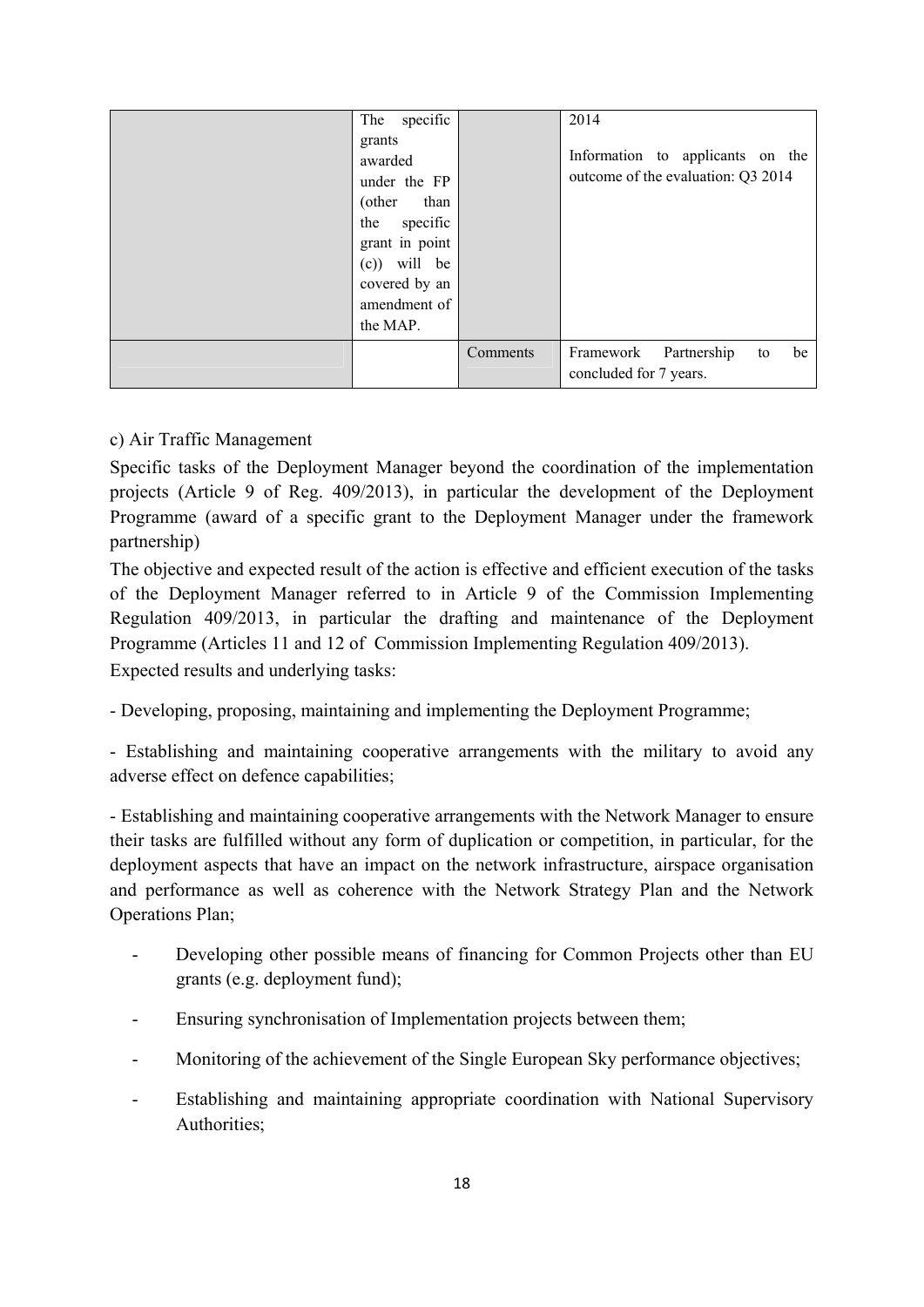- Establishing and maintaining appropriate cooperative arrangements with the SESAR Joint Undertaking to ensure consistency with the ATM Master Plan;
- Establishing and maintaining appropriate cooperative arrangements with the manufacturing industry to ensure, inter alia, timely industrialisation of products.

Note: The above tasks exclude the project-level coordination of Implementation projects, whose financing will be ensured via grants for Implementation projects.

| Maximum rate of co-financing<br>Indicative<br>(2014)<br>total<br>amount<br>appropriations only) | $100\%$<br>EUR.<br>5,500,000 | Indicative<br>Timetable | Deadline for application: Q3/Q4 2014<br>[BUDG: To be consistent with the<br>timetable for the FP]<br>Information on the outcome of the<br>evaluation: Q3/Q4 2014 |
|-------------------------------------------------------------------------------------------------|------------------------------|-------------------------|------------------------------------------------------------------------------------------------------------------------------------------------------------------|
|                                                                                                 |                              | Comments                | Estimated duration of the action: one<br>year                                                                                                                    |

### ii) In form of procurement

a) Comprehensive study supporting the further development of the performance and charging scheme of the Single European Sky

The study should identify possibilities how the Single European Sky performance and charging scheme can be further developed in order to meet the Single European Sky objectives.

| Indicative total amount EUR      |         | Indicative timeframe for launching $\sqrt{Q_3^2 + Q_2^2}$ |                           |
|----------------------------------|---------|-----------------------------------------------------------|---------------------------|
| appropriations<br>(2014)         | 400,000 | the procurement procedure                                 |                           |
| only)                            |         |                                                           |                           |
| $\alpha$<br>Indicative<br>number |         | Comments                                                  | Estimated duration of the |
| contract                         |         |                                                           | contract: one year        |
|                                  |         |                                                           |                           |

b) Specific Contract for the assistance in the implementation of Single European Sky Interoperability regulations (under the existing Framework Contract with Eurocontrol)

The objective of this contract is to provide technical support the Commission in the implementation of the adopted Single European Sky Interoperability Implementing Rules (e.g. Regulation 1207/2011, Regulation 73/2011).

| Indicative total amount EUR      |         | Indicative timeframe for launching $\sqrt{Q}$ 2014 |                           |
|----------------------------------|---------|----------------------------------------------------|---------------------------|
| appropriations<br>(2014)         | 250,000 | the procurement procedure                          |                           |
| only)                            |         |                                                    |                           |
| Indicative<br>$\Omega$<br>number |         | Comments                                           | Estimated duration of the |
| contract                         |         |                                                    | contract: one year        |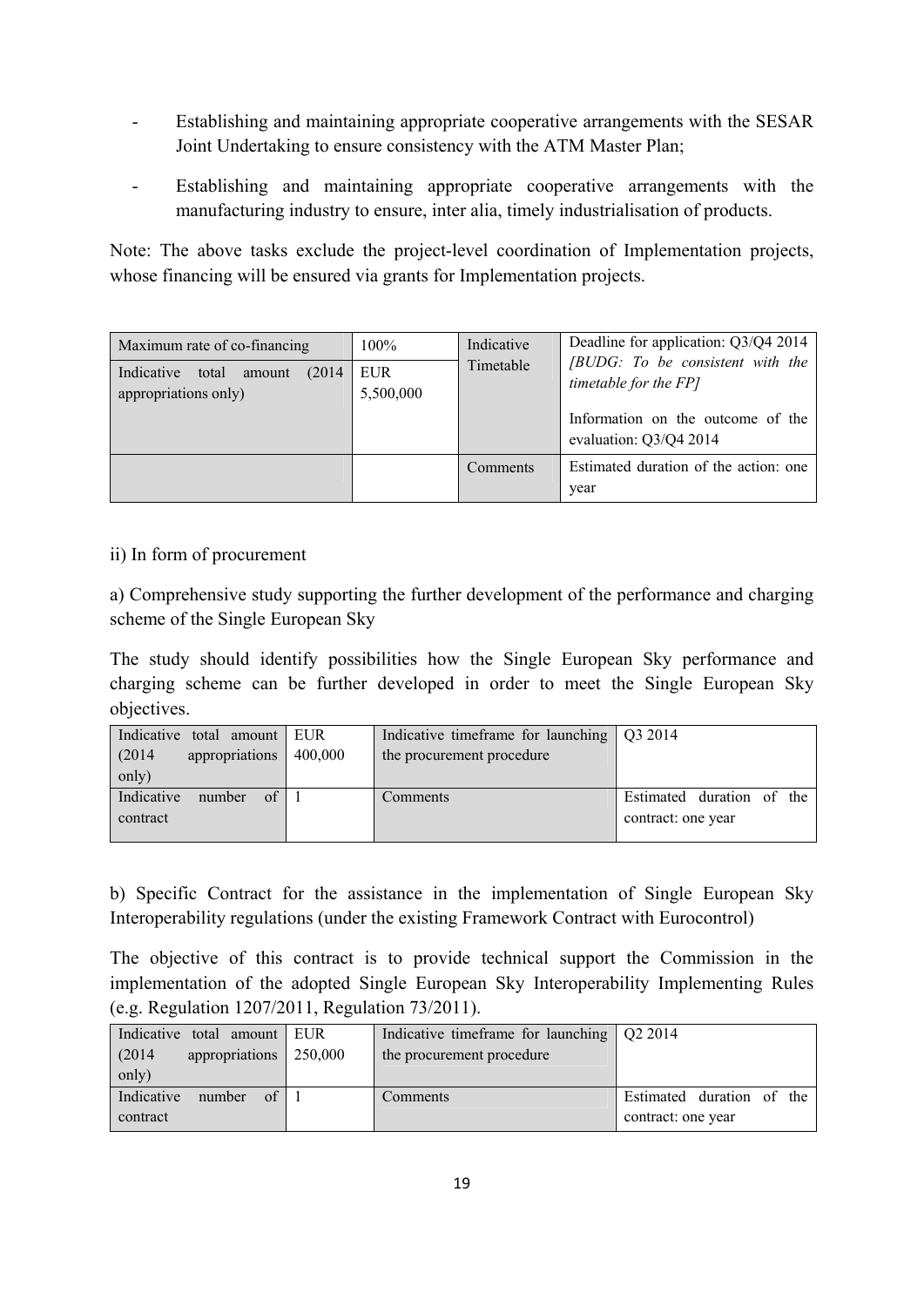c) Specific Contract related to assistance in implementation of the Single European Sky Performance Regulation (under the existing Framework Contract with Eurocontrol)

The objective of this contract is to finance the assistance to the European Commission by the Performance Review Body in the implementation of Commission Regulation No 691/2010 and No 390/2013 in accordance with the terms of Commission Decision C(2010)5134 of 29.7.2010 designating the Performance Review Body.

| Indicative total amount EUR      |           | Indicative timeframe for launching $\sqrt{Q}$ 2014 |                           |
|----------------------------------|-----------|----------------------------------------------------|---------------------------|
| appropriations<br>(2014)         | 7,000,000 | the procurement procedure                          |                           |
| only)                            |           |                                                    |                           |
| Indicative<br>number<br>$\Omega$ |           | Comments                                           | Estimated duration of the |
| contract                         |           |                                                    | contract: one year        |

d) Technical Support to the Industry Consultation Body (ICB) of the Single European Sky

ICB is a consultation body created in the framework of the Single European Sky (Article 6 of Reg. 549/2004). The aim of this contract is to provide the consolidated information needed to support the ICB in formulating its opinions on strategy, operational concepts, high level architecture, roadmap and implementation. It will also support the definition of ensuring work programmes for rules and standards.

| Indicative total amount EUR      |         | Indicative timeframe for launching | $\sqrt{042014}$           |
|----------------------------------|---------|------------------------------------|---------------------------|
| appropriations<br>(2014)         | 530,000 | the procurement procedure          |                           |
| only)                            |         |                                    |                           |
| Indicative<br>$\alpha$<br>number |         | Comments                           | Estimated duration of the |
| contract                         |         |                                    | contract: one year        |
|                                  |         |                                    |                           |

e) Technical assistance to the Commission in relation to the NCP Platform

The National Supervisory Authorities Coordination Platform (NSA CP) has been created to support the tasks of NSAs in the Single European Sky framework (Article 2 of Reg. 550/2004). The objective of this contract is to finance the assistance to the Commission in establishing and follow-up of an annual work plan related to the National Supervisory Authorities Coordination Platform (NSA CP).

| Indicative total amount EUR             | Indicative timeframe for launching $\sqrt{Q42014}$ |                           |
|-----------------------------------------|----------------------------------------------------|---------------------------|
| appropriations 320,000<br>(2014)        | the procurement procedure                          |                           |
| only)                                   |                                                    |                           |
| Indicative<br>$of \mid \cdot$<br>number | Comments                                           | Estimated duration of the |
| contract                                |                                                    | contract: one year        |

### *3.3.2. River Information Services*

General objectives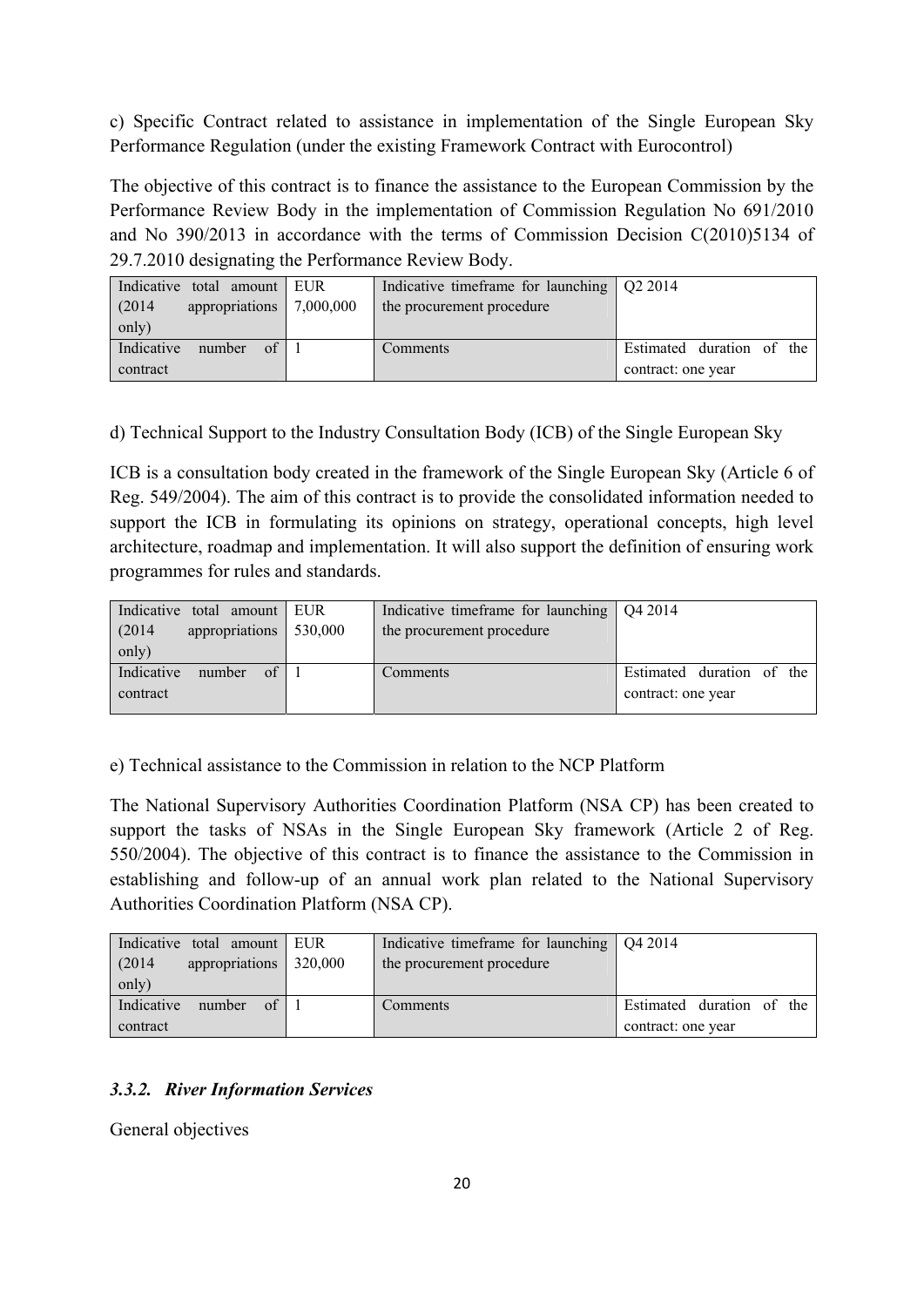Article 16 of the TEN-T Guidelines sets out the implementing of telematics applications, including River Information Services (RIS), as one of the priorities for inland waterway infrastructure development. RIS are regulated through Directive 2005/44/EC which defines binding rules for data communication and RIS equipment as well as the minimum level of services for RIS implementations. The Directive provides the framework for the deployment of harmonised and interoperable RIS across Europe with a view to enhancing safety, efficiency and environmental friendliness and to facilitating interfaces with other transport modes.

In order to meet these objectives, CEF funding shall be used to support the deployment of onboard and of land-based components of RIS.

### Specific objectives

The actions (studies, pilot actions and works) on River Information Services shall focus on the on-board and land-based components of RIS. These include RIS

- Infrastructure,
- Technologies,
- Equipment including fixed or mobile hardware and software,
- Services and applications,
- Inter-linkage with components of telematic applications of other modes of transport and of logistic services.

RIS projects shall contribute to a coherent deployment of EU-wide harmonised RIS components. For this purpose, neighbouring countries may also participate in projects.

RIS components shall support the deployment of harmonised information services to support traffic and transport management in inland navigation, including, wherever technically feasible or relevant, interfaces with other transport modes.

RIS services and applications shall aim at the deployment of interoperable, harmonised solutions and shall address services such as fairway information, traffic information, traffic management, calamity abatement support, information for transport management, statistics and customs services and waterway charges and port dues. Further RIS services and applications shall focus on those which lead to an increased level of safety, to measureable benefits for inland navigation actors and users or to a better integration of inland navigation into the door-to-door logistic chains.

Projects may also comprise

• The testing and validation of technical feasibility, interoperability and compatibility of technologies, systems, services and applications,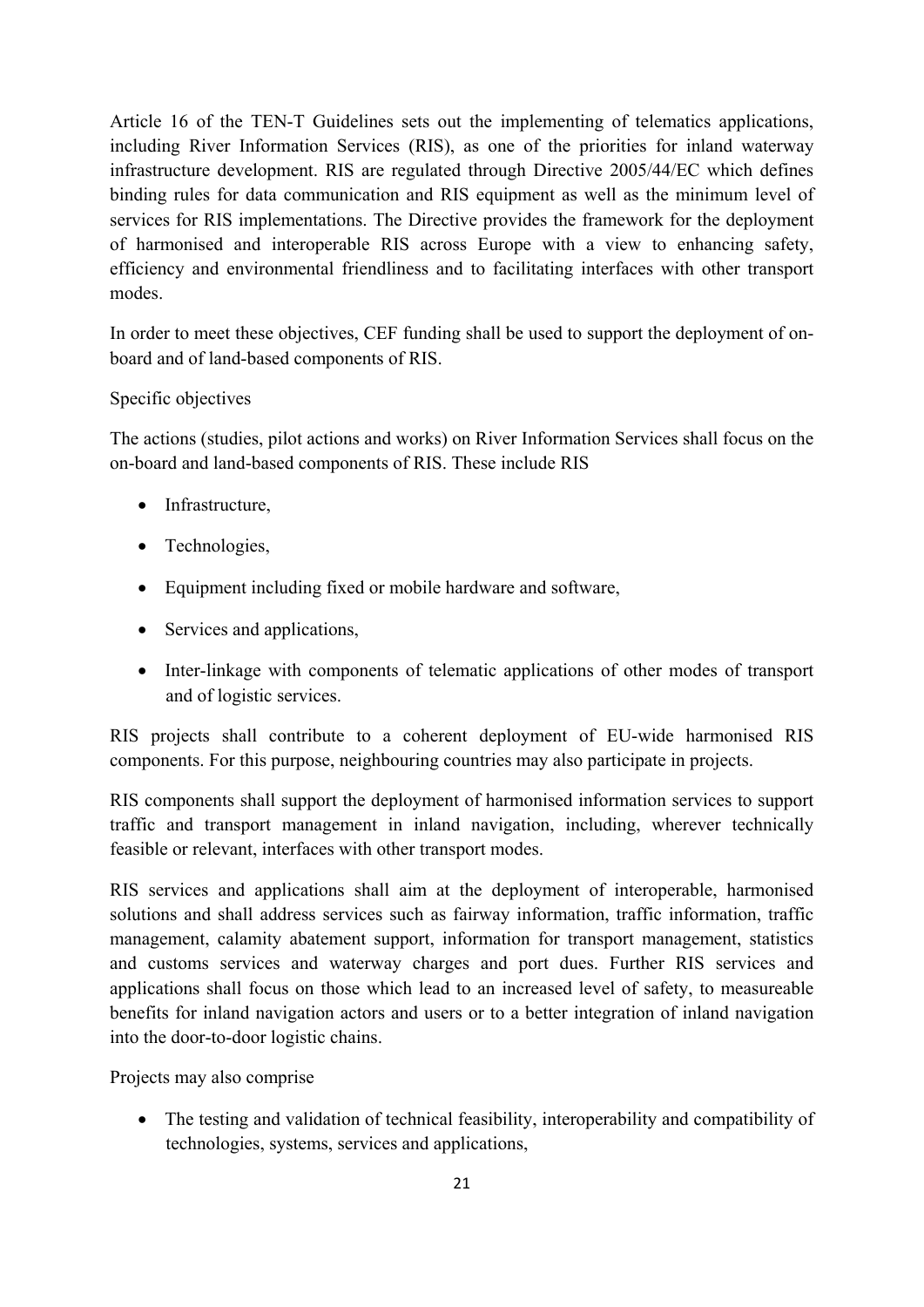- The further development of boundary conditions to support a coherent, deployment of RIS for instance with regard to reporting requirements,
- The maintenance and amendment of standards and technical specifications,
- The definition and implementation of harmonised concepts for (cross-border) exchange of data between authorities, inland waterway transport operators or users,
- The interconnection of national systems with systems at EU level as well as related technical and administrative agreements,
- The further enhancement and fine-tuning of RIS key technologies, systems, services and applications to take account of the state of the art.

# **Programme support actions under this priority in the form of procurement:**

a) Technical and administrative support to the RIS expert group, including inter alia organisation of meetings, the preparation and distribution of technical papers prior to the meeting and the preparation of detailed report sent to the Commission, the inventory of the requests to change/update the RIS specifications. The expected impact is to contribute to the preparation of a new legal basis for RIS.

| Indicative total amount | <b>EUR</b> | Indicative timeframe for launching | Q <sub>2</sub> 2014       |
|-------------------------|------------|------------------------------------|---------------------------|
| (2014 appropriations)   | 150,000    | the procurement procedure          |                           |
| only)                   |            |                                    |                           |
| Indicative number of    |            | Comments                           | Estimated duration of the |
| contract                |            |                                    | contract: one year        |
|                         |            |                                    |                           |

b) Pilot deployment of an integrated monitoring system for the inland waterway component of the TEN-T

Building upon the initial corridor analysis and existing recurrent information streams – including from River Information Services, the action aims at developing a module for data gathering and integration to integrate with the TENTec system. The longer term objective is to make available inland navigation data for TEN-T more quickly, more reliably and more cost-efficiently.

| Indicative total amount | EUR     | Indicative timeframe for launching | O <sub>3</sub> 2014       |
|-------------------------|---------|------------------------------------|---------------------------|
| (2014 appropriations)   | 500,000 | the procurement procedure          |                           |
| only)                   |         |                                    |                           |
| Indicative number of    |         | Comments                           | Estimated duration of the |
| contracts               |         |                                    | contract: one year        |
|                         |         |                                    |                           |

c) Developing technical standards in the field of inland waterway transport.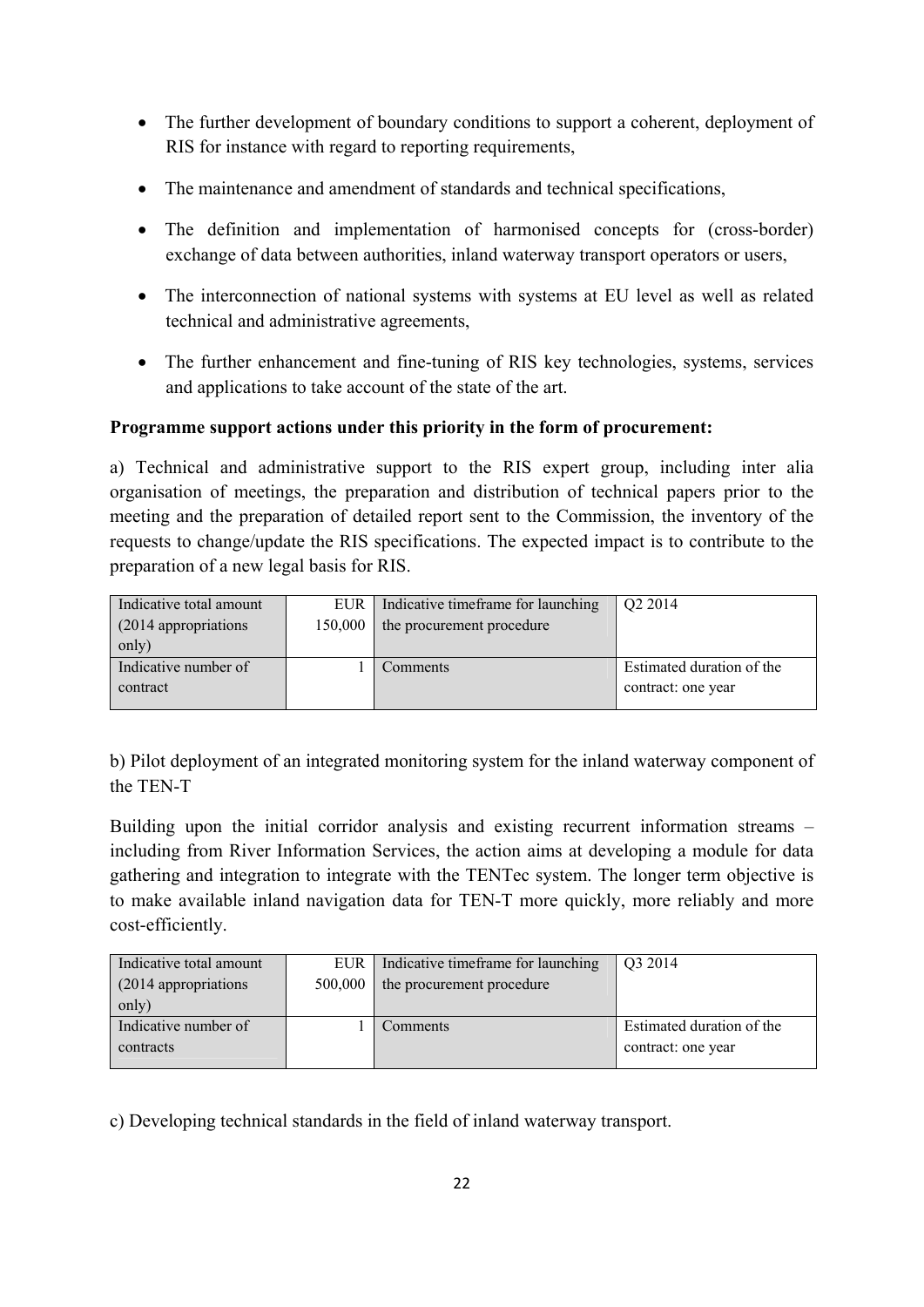The action will significantly step up the development of technical standards in the field of inland waterway transportation, in relation to the priority action area's of the NAIADES II actions programme and contribute to the implementation of the TEN-T network. Furthermore, the legislative proposal attached to the NAIADES II Communication replacing Directive 2006/87/EC on technical requirements for vessels and the forthcoming proposal on professional qualifications will host the technical standards developed under this action.

| Indicative total amount | <b>EUR</b> | Indicative time frame for launching | Q <sub>2</sub> 2014       |
|-------------------------|------------|-------------------------------------|---------------------------|
| (2014 appropriations)   | 2,500,000  | the procurement procedure           |                           |
| only)                   |            |                                     |                           |
| Indicative number of    |            | Comments                            | Estimated duration of the |
| contracts               |            |                                     | contract: one year.       |

#### *3.3.3. Intelligent Transport Services for road (ITS)*

#### General objectives

Intelligent transport systems for roads of the trans-European transport network as "intelligent" interface between roads and other transport infrastructure vitally contribute to enhancing road safety and reducing carbon emissions of the transport system by boosting the efficiency of infrastructure use and traffic operations for both passengers and freight. They also open up new perspectives for user services. TEN-T infrastructure shall be equipped with the relevant components in compliance with the EU transport policy in the field of intelligent transport systems, notably the Directive 2010/40/EU<sup>7</sup> to support the deployment of systems which are interoperable and provide for continuity of services across Member States and operators. These measures contribute to a sustainable transport system (in terms of economic, environmental and social impacts) and connected mobility.

In the framework of the development and / or deployment of intelligent transport systems, actions implementing Directive  $2004/52/EC^8$  on interoperable electronic road toll systems and Commission Decision 2009/750/EC<sup>9</sup>, defining their technical elements, shall be promoted. When relevant for the development and / or deployment of systems and services as addressed by 2010/40/EU and with a view to ensuring reliable positioning services, actions to ensure compatibility of information and value added ITS services with the systems

<sup>-&</sup>lt;br>7 Directive 2010/40/EU of the European Parliament and of the Council of 7 July 2010 on the framework for the deployment of Intelligent Transport Systems in the field of road transport and for interfaces with other modes of transport

<sup>8</sup> Directive 2004/52/EC of the European Parliament and of the Council of 29 April 2004 on the interoperability of electronic road toll systems in the Community

<sup>9</sup> Commission Decision 2009/750/EC of 6 October 2009 on the definition of European Electronic Toll Service and its technical elements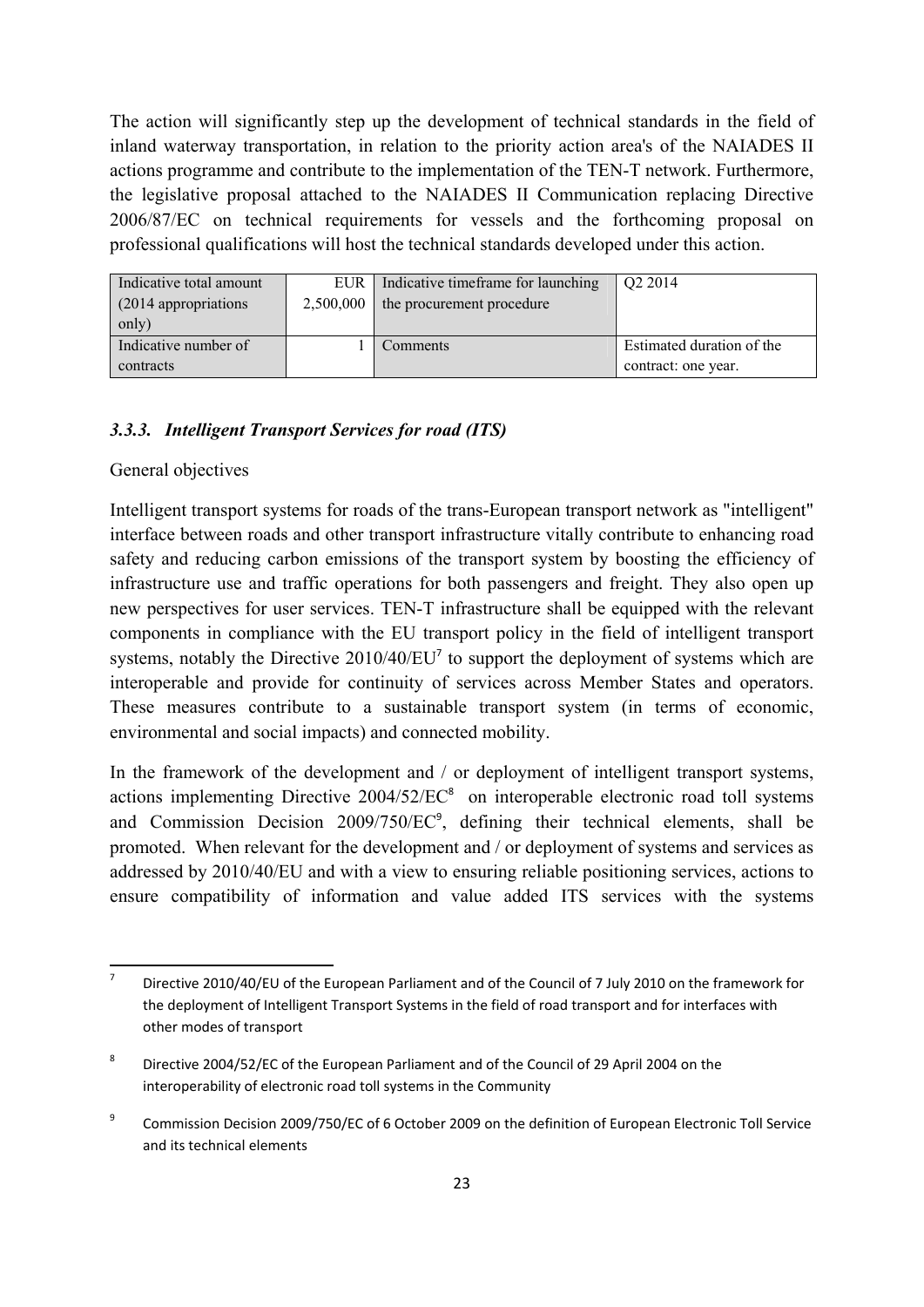established under the Galileo and EGNOS programmes (set out in Regulation (EC) 683/2008) may also be addressed.

### Specific objectives

The multi-annual programme addresses the promotion of the following areas, especially on core network corridors:

- Cooperative systems, i.e. –vehicle-infrastructure communication, in particular in truly interoperable corridors,
- Europe-wide traffic and travel information services, including inter alia cross border services for seamless door-to-door mobility
- Europe-wide traffic management systems to optimise traffic operations on the core network
- Systems to enhance road safety and security
- Interoperable European Electronic Toll Service systems (development and / or deployment)

### **Programme support actions under this priority in the form of procurement:**

a) Strategic plan and road map for the deployment of ITS up to 2020

This activity aims at bringing together top-down national strategies with bottom-up operational implementation across the EU, and consolidating the results in order to provide policy recommendation at EU level. The European ITS Committee shall be closely associated.

| Indicative total amount (2014)<br>appropriations only) | EUR 200,000 | Indicative<br>timeframe<br>for launching<br>the<br>procurement<br>procedure | Q3 2014                                         |
|--------------------------------------------------------|-------------|-----------------------------------------------------------------------------|-------------------------------------------------|
| Indicative number of contract                          |             | Comments                                                                    | Estimated duration of the contract:<br>one year |

b) Services for the monitoring and assessment of ITS deployment in Europe

Deployment of a network-based tool (integrated with TENtec) to monitor, map and evaluate the deployment of ITS across the EU. Such a tool aims at providing consolidated results achieved on the interoperable and continuous deployment of ITS along the TEN-T and shall support policy and investment decision making.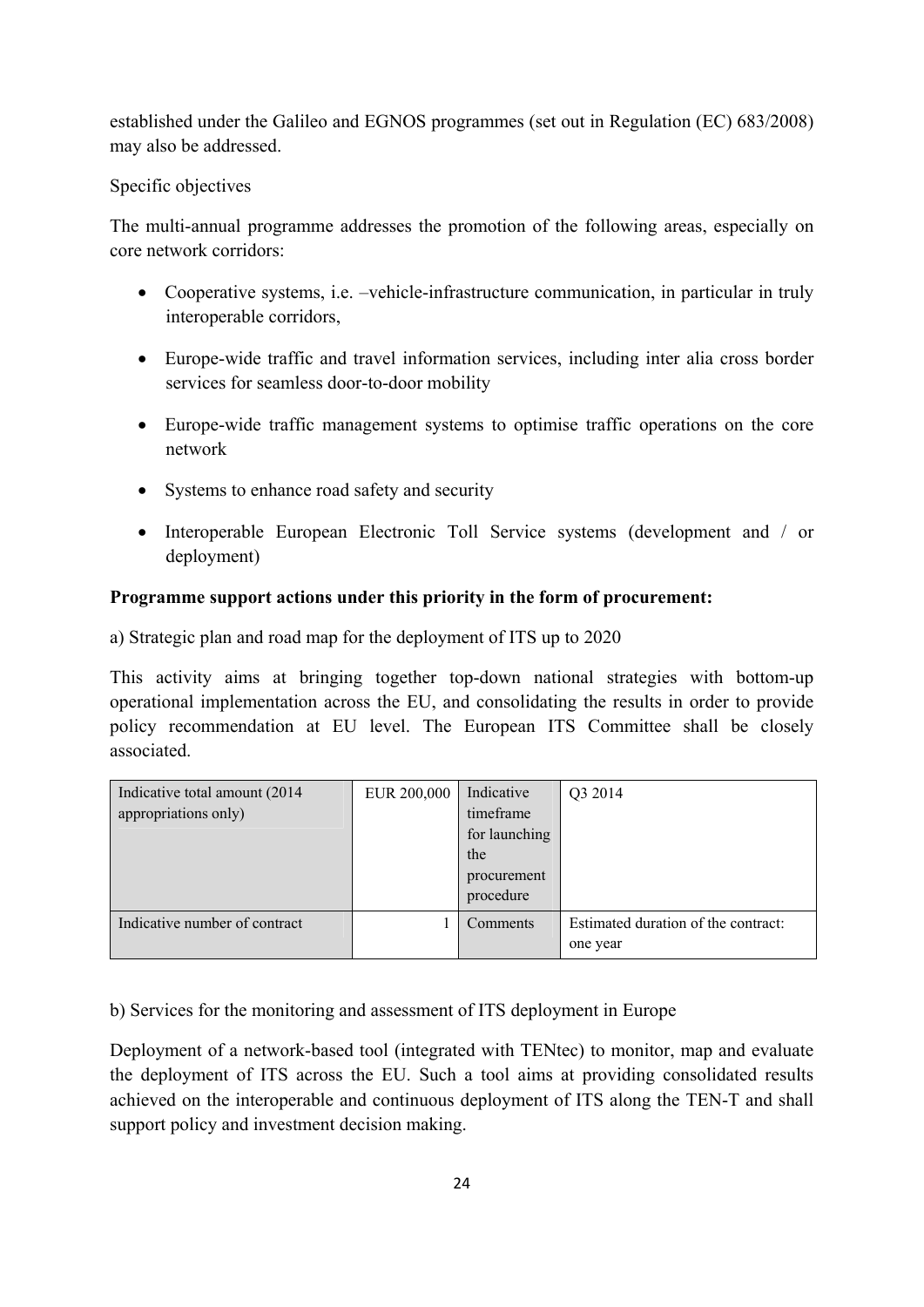| Indicative total amount (2014)<br>appropriations only) | EUR<br>1,050,000 | Indicative<br>timeframe<br>for launching<br>the<br>procurement<br>procedure | Q2 2014                                         |
|--------------------------------------------------------|------------------|-----------------------------------------------------------------------------|-------------------------------------------------|
| Indicative number of contract                          |                  | Comments                                                                    | Estimated duration of the contract: 7<br>years. |

# *3.3.4. Motorways of the Sea (MoS)*

#### General objectives

Motorways of the sea consist of short-sea routes, ports, associated maritime infrastructure and equipment, and facilities as well as simplified administrative formalities enabling Short Sea Shipping or sea-river services between at least two ports, including hinterland connections. They shall contribute towards the achievement of a European Maritime Transport Space without Barriers and also facilitate maritime freight transport with neighbouring countries. In this context, they shall also promote shipping concepts which contribute to reducing negative impacts of heavy fuel oil powering in support of the implementation of the requirements of Annex VI of the IMO MARPOL Convention and of Directive 2012/33/EU.

Actions addressed with this programme may concern studies, pilot actions or implementation measures as well as a combination of studies and implementation.

### Specific objectives:

To support the overall objectives of motorways of the sea, the following measures shall be promoted:

- Infrastructure development in ports, notably including development of infrastructure for direct land and sea access, hinterland connections, development in port facilities, freight terminals, logistic platforms and freight villages which are associated to the port operations. Development of ice-breaking capabilities. Development of Maritime ICT systems and services addressing logistics management systems in ports, safety and security as well as administrative and customs procedures.
- The promotion of "wider benefits" of the MoS development, not linked to specific geographic areas or ports, such as services and actions to support the mobility of persons and goods, improvement of environmental performance, icebreaking and year round navigability, surveying and dredging operations, infrastructure development in ports, notably including alternative fuelling facilities as well as optimisation of processes, procedures and the human element, ICT platforms and information systems including traffic management and electronic reporting systems. In this context, actions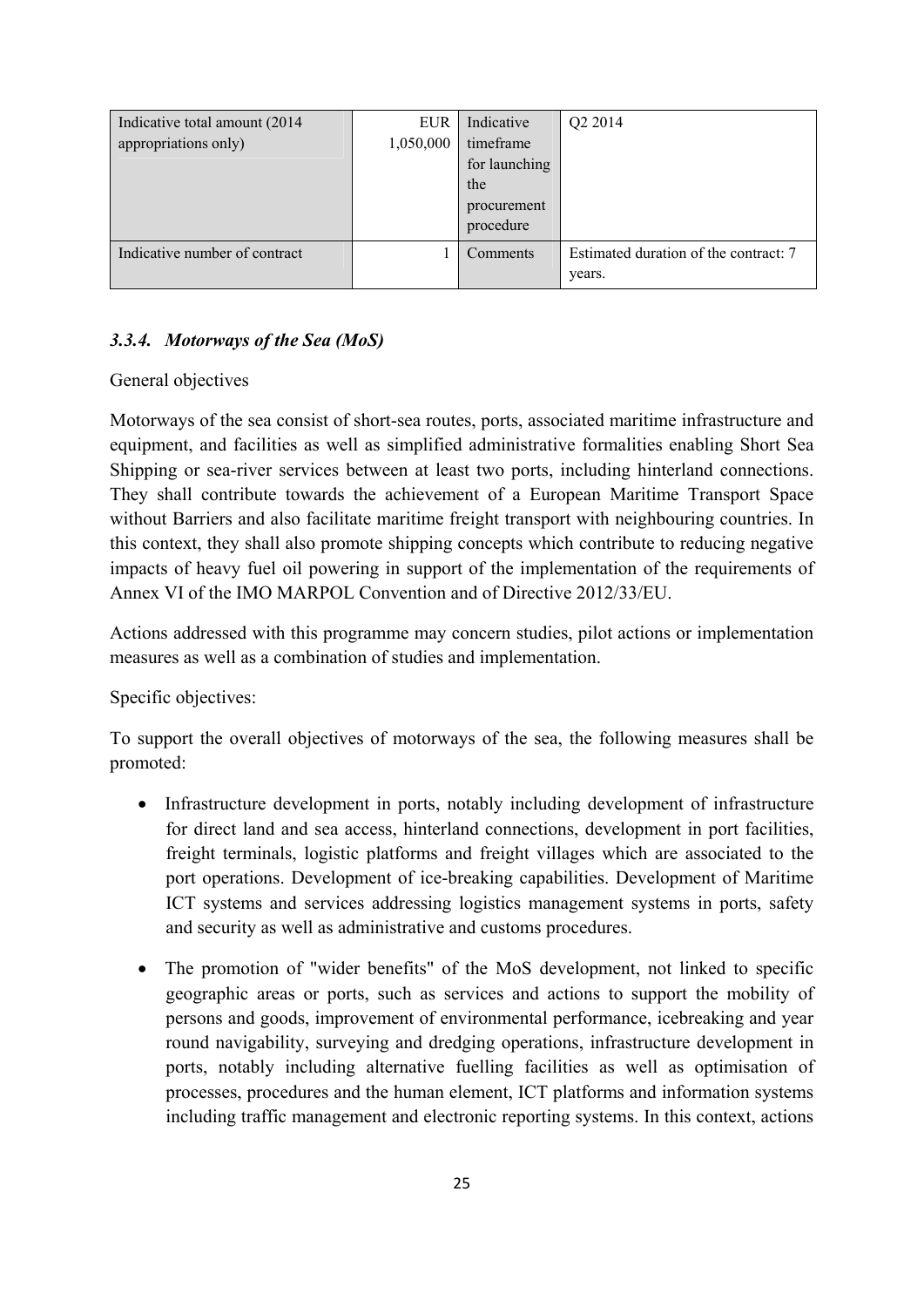aiming at the facilitation of maritime freight transport with neighbouring countries hence fostering international trade can be supported.

- Development of sea-based transport services which are open, integrated in door-todoor logistic chains and concentrate flows of freight on viable, regular, frequent, highquality and reliable Short Sea Shipping links. The actions to further develop and promote motorways of the sea transport services will, inter alia, focus on fostering horizontal actions which will contribute to upgrade maritime services in a harmonised and interoperable manner, duly taking into account the global nature of maritime transport and its role as a link between intra-European trade and international trade.
- Development of enabling elements which will promote a better integration of maritime transport and increased interoperability, such as:
	- Maritime port access and basic infrastructure: actions aiming at reducing bottlenecks in maritime transport and multimodal routes, providing safer, more secure and more environmentally-friendly maritime transport services. This includes the equipment necessary to reduce the environmental impact of maritime transport and the quality and capacity of passenger services;
	- Connections to other transport modes (including to dry ports): rail, inland waterway connections or road if other hinterland connections are not an option with adequate capacity and efficiency;
	- ICT applications, in particular e-Maritime Single Window and VTMIS applications. Single Windows shall fully comply with the regulatory and technical specifications developed by the Commission (Directives 2010/65/EU and 2002/59/EC).
- A priority will be given to implementation projects, pilot projects and studies which contribute to addressing the environmental challenges faced by the Maritime sector, in particular in view of the forthcoming requirements with respect to the implementation of the requirements of Annex VI of the IMO MARPOL Convention and of Directive 2012/33/EU. This will include in particular:
	- Actions supporting the deployment of alternative fuels and emission abatement technologies, including the use of shore-side electricity and energy efficiency measures, fall under this category.
	- Actions supporting the development of reception facilities for oil and other waste, including residues from scrubbers.
	- Studies and deployment of alternative fuel infrastructure, in particular but not limited to LNG, either through publicly accessible fixed or mobile (including trucks and barges) refuelling points and related infrastructure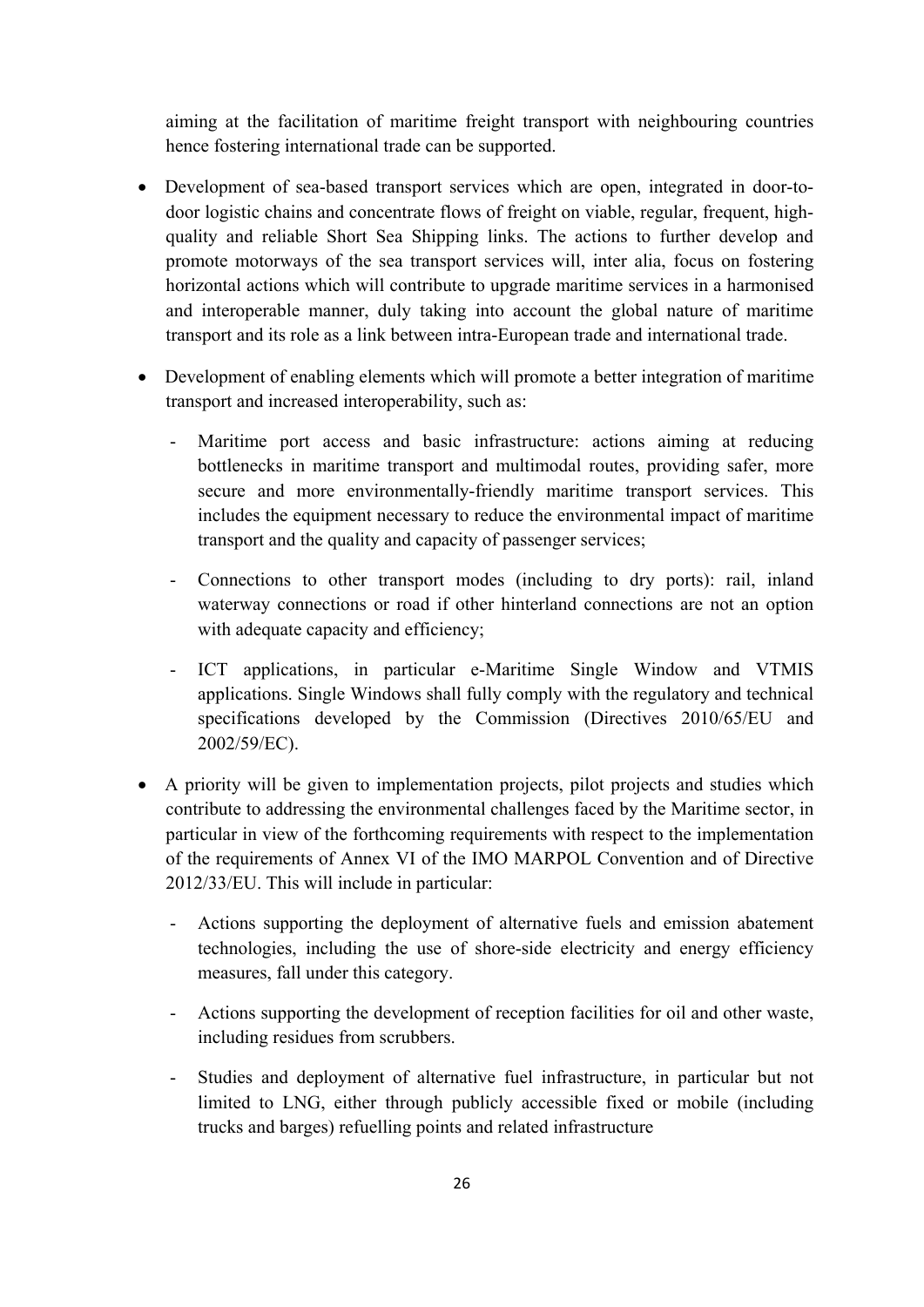- Upgrades of vessels used on existing services and existing or new motorways of the sea links, but limited to the additional efforts for environmental upgrades
- Other publicly accessible auxiliary facilities and infrastructures supporting sustainable shipping, such as waste reception facilities at ports

# *3.3.5. Actions implementing transport infrastructure in nodes of the core network, including urban nodes*

### General objectives

The provisions of the TEN-T Guidelines (Article 30) and their connection with the EU policy objectives towards competitive and resource-efficient urban mobility as set out in COM(2013)913 provide a sound basis for enhancing TEN-T-related transport in urban areas (transfer between modes, through traffic, last mile, safety). This contributes to lower carbon emissions and higher service quality.

### Specific objectives

The development and integration of urban nodes within the TEN-T corridor approach shall be promoted through studies, pilot actions and deployment/implementation, with a particular focus on the following areas:

- Complementarity between TEN-T action for long-distance and urban traffic;
- Addressing "physical" bottlenecks and missing links within and between transport modes of the TEN-T in urban areas;
- Promoting the seamless connection between TEN-T long-distance and urban / regional traffic (e.g. establishing quality standards, integrated planning;
- Promoting information and traffic management systems at the interface in support of seamless connection between long-distance and urban/regional traffic for both passengers and freight;
- Actions that will support the deployment of a smart alternative fuels infrastructure for road transport at urban nodes;
- Promoting the early-market introduction of solutions for vehicles powered by clean fuels as well as low-noise and low-carbon urban freight delivery, including trough transhipment facilities between long-distance and urban traffic.

# *3.3.6. Connections to and development of multimodal logistics platforms*

General objectives: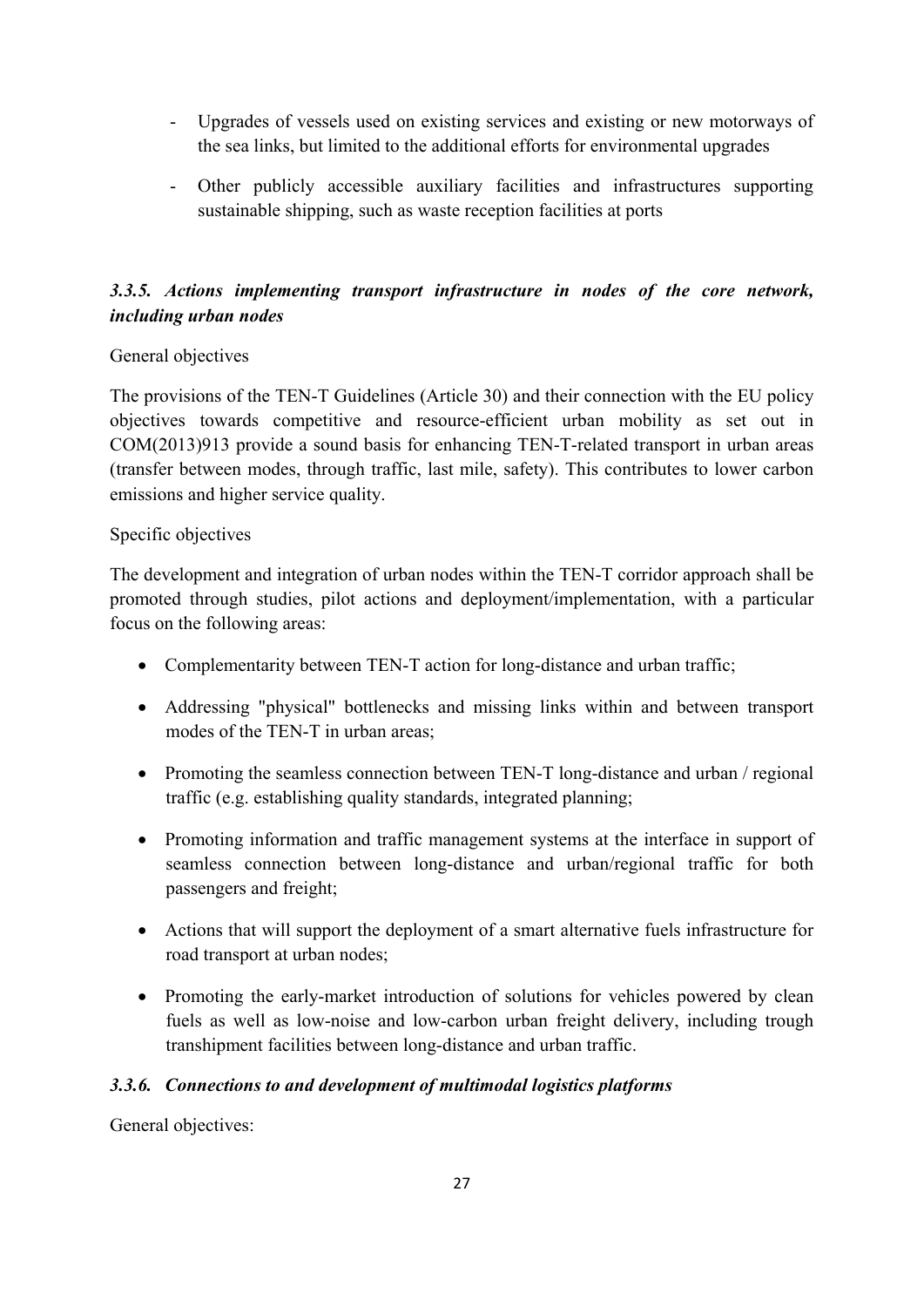Multimodal logistics platforms cover maritime ports, inland ports, airports and rail-road terminals.. This priority covers all connections by road, rail and inland waterways to these logistic platforms.

Specific objectives:

Providing for effective interconnection and integration of the infrastructure, including where necessary through access infrastructure and so called "last mile" connections. Platforms, which prove to be of particular importance to enhancing multi-modality in the framework of the core network corridor development.

### **4. RESULTS EXPECTED**

The implementation of the 2014-2020 Multi-annual Work Programme aims at contributing at the realisation of the transport core network by 2030, thereby further enhancing the effectiveness and visibility of the trans-European transport network, while promoting growth and job creation, in line with Europe 2020 strategy. It is expected that the granting of support on the basis of this programme will contribute to the timely and efficient development of a number of core network corridors in their entirety or in significant parts, will support the realisation of a robust and resource efficient European transport system and will contribute to addressing climate change.

The actions which will be completed with financial assistance allocated under the 2014 calls implementing the 2014-2020 Multi-annual Work Programme will directly contribute to the achievement of important transport policy objectives, such as: the establishment of major interoperable transport axes interconnecting national networks and facilitating the functioning of the internal market; the optimal use of existing infrastructure capacities; improving the safety and reliability of the network; enhancing accessibility of peripheral areas of the EU; facilitating congestion relief on rail infrastructure and more balanced modal distribution; and savings in terms of the environmental effects of transport, in particular contributing to addressing climate change.

Granting of financial assistance to these actions should help to reach important milestones marking the way towards the completion of the trans-European transport network, as approved by the European Parliament and the Council. Union funding should help to mobilise as much public and private financing as needed to meet the challenging timetables.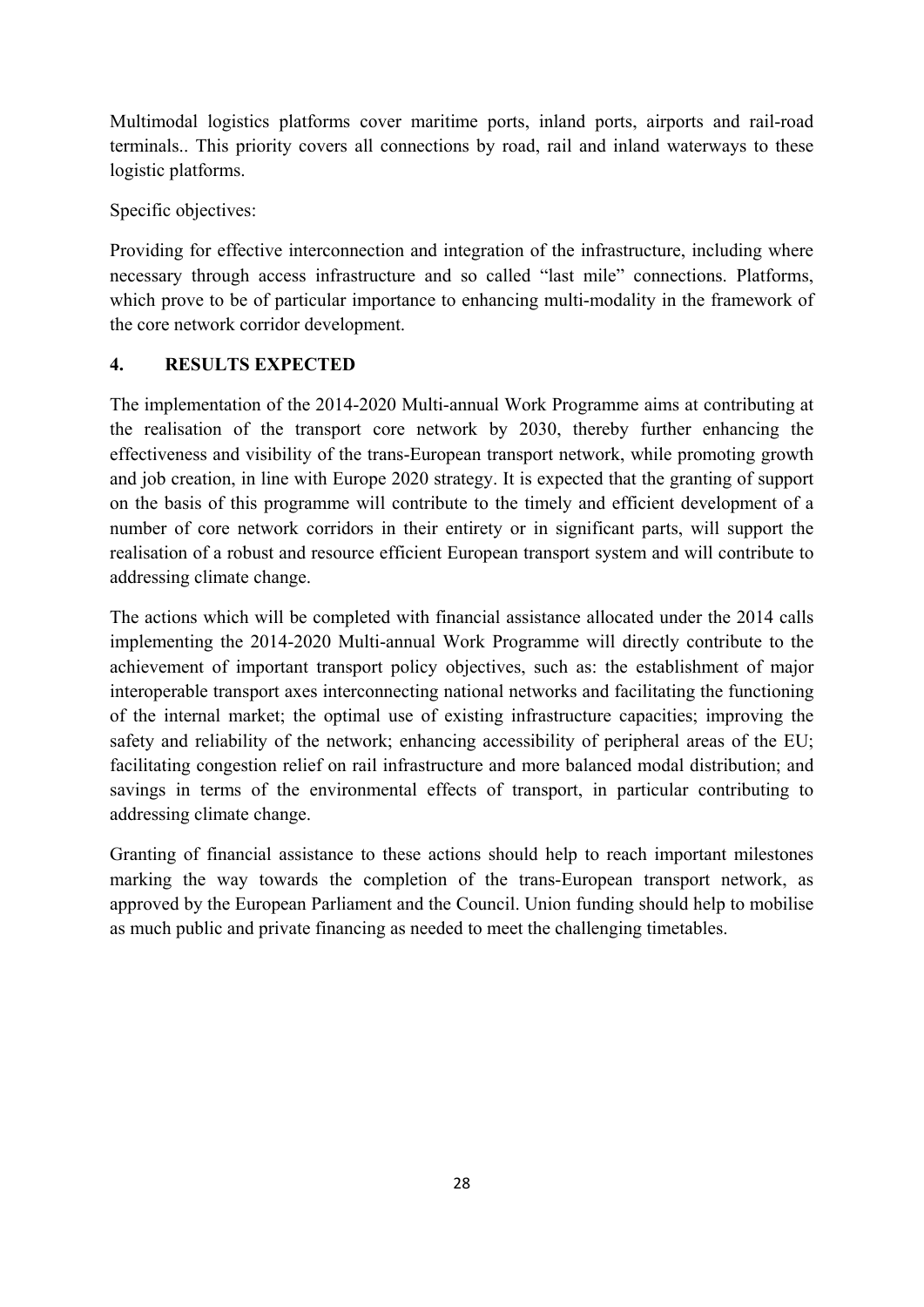# **5. TIMETABLE FOR THE MULTI-ANNUAL CALLS FOR PROPOSALS 2014 AND INDICATIVE AMOUNTS AVAILABLE**

#### **5.1 MULTI-ANNUAL CALLS FOR PROPOSALS 2014**

| Objective                                                                                                                                    | <b>Priority</b>                                              | <b>Calls</b> under<br>general envelope<br>(indicative date of<br>publication) | <b>Indicative amounts</b><br>under general<br>envelope | <b>Calls</b> under<br>cohesion envelope<br>(indicative date of<br>publication) | <b>Indicative amounts</b><br>under Cohesion<br>envelope |
|----------------------------------------------------------------------------------------------------------------------------------------------|--------------------------------------------------------------|-------------------------------------------------------------------------------|--------------------------------------------------------|--------------------------------------------------------------------------------|---------------------------------------------------------|
| Bridging missing links, removing<br>bottlenecks,<br>enhancing<br>rail<br>interoperability,<br>in<br>and,                                     | Projects on the Corridors of the<br>Core Network             | September 2014                                                                | €5,500 million                                         | 1 September 2014                                                               | €3,200 million                                          |
| particular,<br>improving<br>cross-<br>border sections                                                                                        | Projects on the other sections of<br>the Core Network        | September 2014                                                                | $E250$ million                                         | 1 September 2014                                                               | $€400$ million                                          |
|                                                                                                                                              | Rail interoperability                                        | September 2014                                                                | $€50$ million                                          |                                                                                |                                                         |
|                                                                                                                                              | European Rail Traffic<br>Management Systems (ERTMS)          | 1 September 2014                                                              | €200 million                                           | 1 September 2014                                                               | $\overline{\epsilon}$ 100 million                       |
| Sub-total                                                                                                                                    |                                                              |                                                                               | €6,000 million                                         |                                                                                | €3,700 million                                          |
| Ensuring sustainable and efficient<br>transport systems in the long run,<br>as well as enabling all modes of<br>transport to be decarbonised | New technologies and<br>innovation in all transport<br>modes | September 2014                                                                | $€160$ million                                         | 1 September 2014                                                               | $€130$ million                                          |
|                                                                                                                                              | Safe and Secure infrastructure                               | 1 September 2014                                                              | €90 million                                            | 1 September 2014                                                               | $€70$ million                                           |
| Sub-total                                                                                                                                    |                                                              |                                                                               | €250 million                                           |                                                                                | €200 million                                            |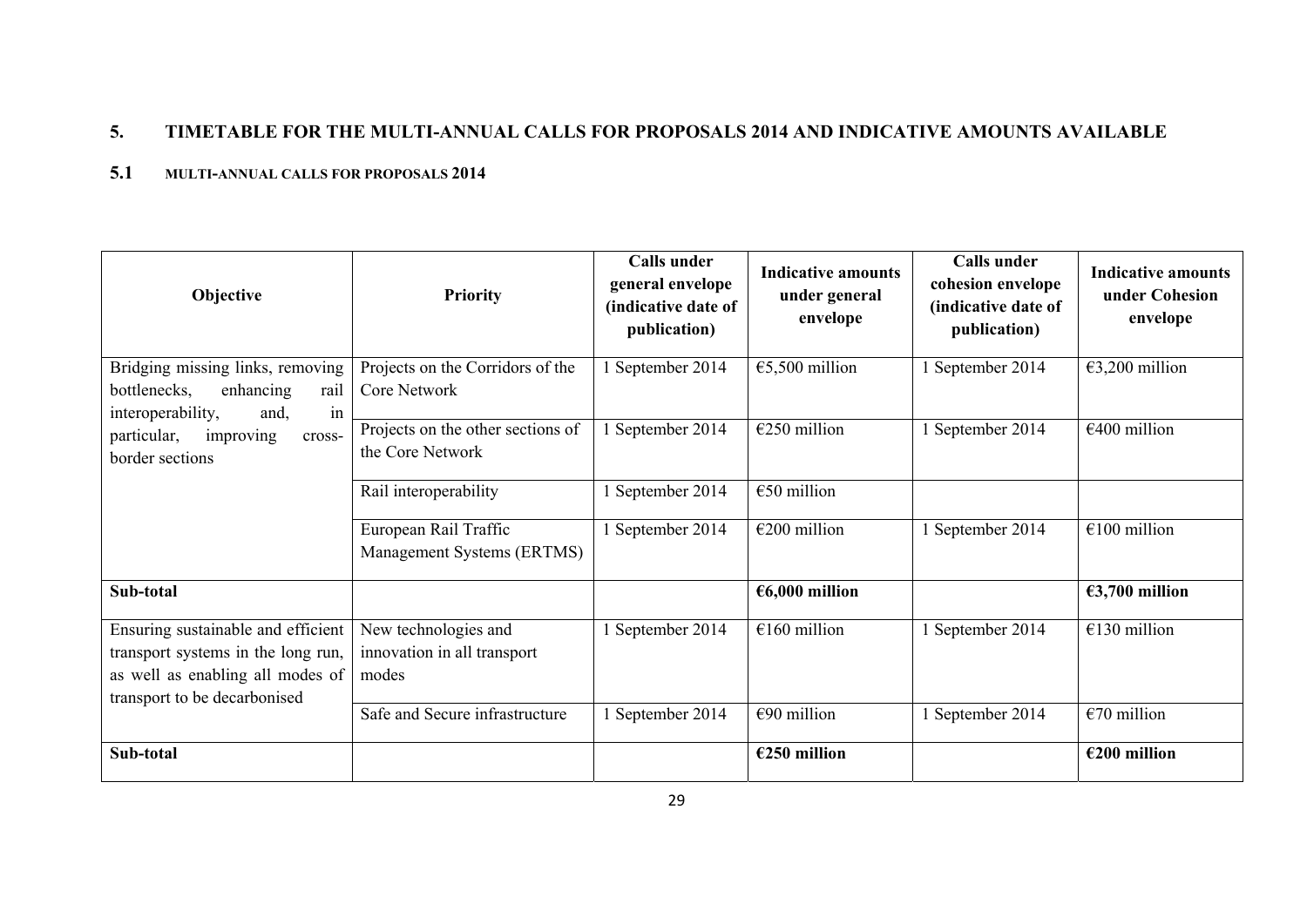| Optimising the<br>integration and                                                                                                                | Single European Sky - SESAR                                                                                | September 2014   | €300 million   |                  |                |
|--------------------------------------------------------------------------------------------------------------------------------------------------|------------------------------------------------------------------------------------------------------------|------------------|----------------|------------------|----------------|
| interconnection<br>of<br>transport<br>enhancing<br>the<br>modes<br>and<br>interoperability<br>of<br>transport<br>services, while<br>ensuring the | <b>River Information Services</b>                                                                          | September 2014   | $E25$ million  |                  |                |
| accessibility<br>of<br>transport<br>infrastructures                                                                                              | <b>Intelligent Transport Services</b><br>for road (ITS)                                                    | 1 September 2014 | $€70$ million  |                  |                |
|                                                                                                                                                  | Motorways of the Sea (MoS)                                                                                 | 1 September 2014 | €250 million   | 1 September 2014 | $€100$ million |
|                                                                                                                                                  | Actions implementing transport<br>infrastructure in nodes of the<br>Core Network, including urban<br>nodes | 1 September 2014 | $€50$ million  |                  |                |
|                                                                                                                                                  | Connections to and development<br>of multimodal logistics<br>platforms                                     | 1 September 2014 | $€55$ million  |                  |                |
| Sub-total                                                                                                                                        |                                                                                                            |                  | €750 million   |                  | $€100$ million |
| <b>TOTAL</b>                                                                                                                                     |                                                                                                            |                  | €7,000 million |                  | €4,000 million |

The total amount available for grants on the basis of the multi-annual work programme in the field of the trans-European transport network shall lie within a range of 80-85% of the financial envelope of €26.250 billion reserved for transport for the period 2014-2020, as identified in Article 5 of the CEF Regulation.

Of each budget line an amount up to 0.1% and no more than EUR 1,000,000 is earmarked for experts involved in the evaluation of proposals (Article 204 FR).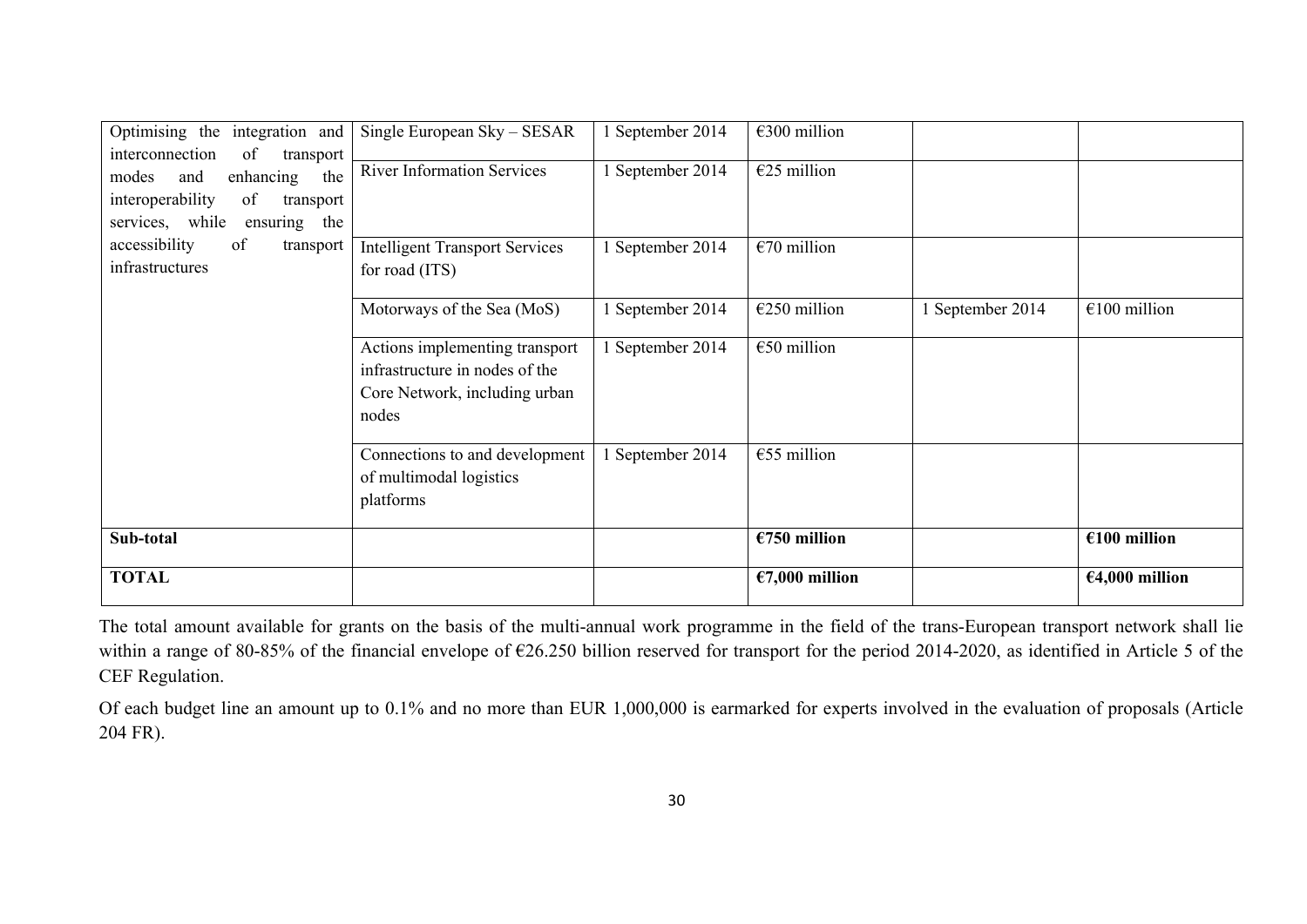The above breakdown is indicative; therefore budget transfer between priorities, under the same budget line, is allowed (provided it is announced in the call for proposals)

## **5.2 INDICATIVE AMOUNTS AVAILABLE**

The breakdown of annual instalments is the following:

|                                         | 2014-2020                 | 2014          | 2015          | 2016          | 2017          | 2018          | 2019          | 2020          |                |
|-----------------------------------------|---------------------------|---------------|---------------|---------------|---------------|---------------|---------------|---------------|----------------|
| <b>Budget line</b>                      | commitments               | commitments   | commitments   | commitments   | commitments   | commitments   | commitments   | commitments   | <b>TOTAL</b>   |
|                                         |                           |               |               |               |               |               |               |               |                |
| 6.020101                                | 6,000,000,000             | 352,828,800   | 647,171,200   | 1,000,000,000 | 1,000,000,000 | 1,000,000,000 | 1,000,000,000 | 1,000,000,000 | 6,000,000,000  |
| CEF total commitment appropriations     |                           | 1,117,828,800 | 1,246,820,000 | 1,070,985,000 | 1,169,499,000 | 1,349,581,000 | 1,455,634,000 | 1,485,309,000 | 8,895,656,800  |
| 6.020102                                | 250,000,000               | 4,864,300     | 40,885,700    | 40,850,000    | 40,850,000    | 40,850,000    | 40,850,000    | 40,850,000    | 250,000,000    |
| CEF total commitment appropriations     |                           | 69,864,300    | 77,926,250    | 179,631,000   | 195,958,000   | 225,837,000   | 243,594,000   | 248,542,000   | 1,241,352,550  |
| 6.020103                                | 750,000,000               | 109,592,900   | 106,907,100   | 106,700,000   | 106,700,000   | 106,700,000   | 106,700,000   | 106,700,000   | 750,000,000    |
| CEF total commitment appropriations     |                           | 209,592,900   | 233,778,750   | 359,261,000   | 391,916,000   | 451,675,000   | 487,188,000   | 497,085,000   | 2,630,496,650  |
| 6.020104                                | 4,000,000,000             | 983,000,000   | 502,850,000   | 502,830,000   | 502,830,000   | 502,830,000   | 502,830,000   | 502,830,000   | 4,000,000,000  |
| CEF total commitment appropriations     |                           | 983,000,000   | 1,217,000,000 | 2,376,600,000 | 1,593,300,000 | 1,655,200,000 | 1,700,500,000 | 1,780,600,000 | 11,306,200,000 |
| <b>TOTAL</b> under the<br>2014-2020 MAP | 11,000,000,00<br>$\Omega$ | 1,450,286,000 | 1,297,814,000 | 1,650,380,000 | 1,650,380,000 | 1,650,380,000 | 1,650,380,000 | 1,650,380,000 | 11,000,000,000 |
| CEF total commitment appropriations     |                           | 2,380,286,000 | 2,775,525,000 | 3,986,477,000 | 3,350,673,000 | 3,682,293,000 | 3,886,916,000 | 4,011,536,000 | 24,073,706,000 |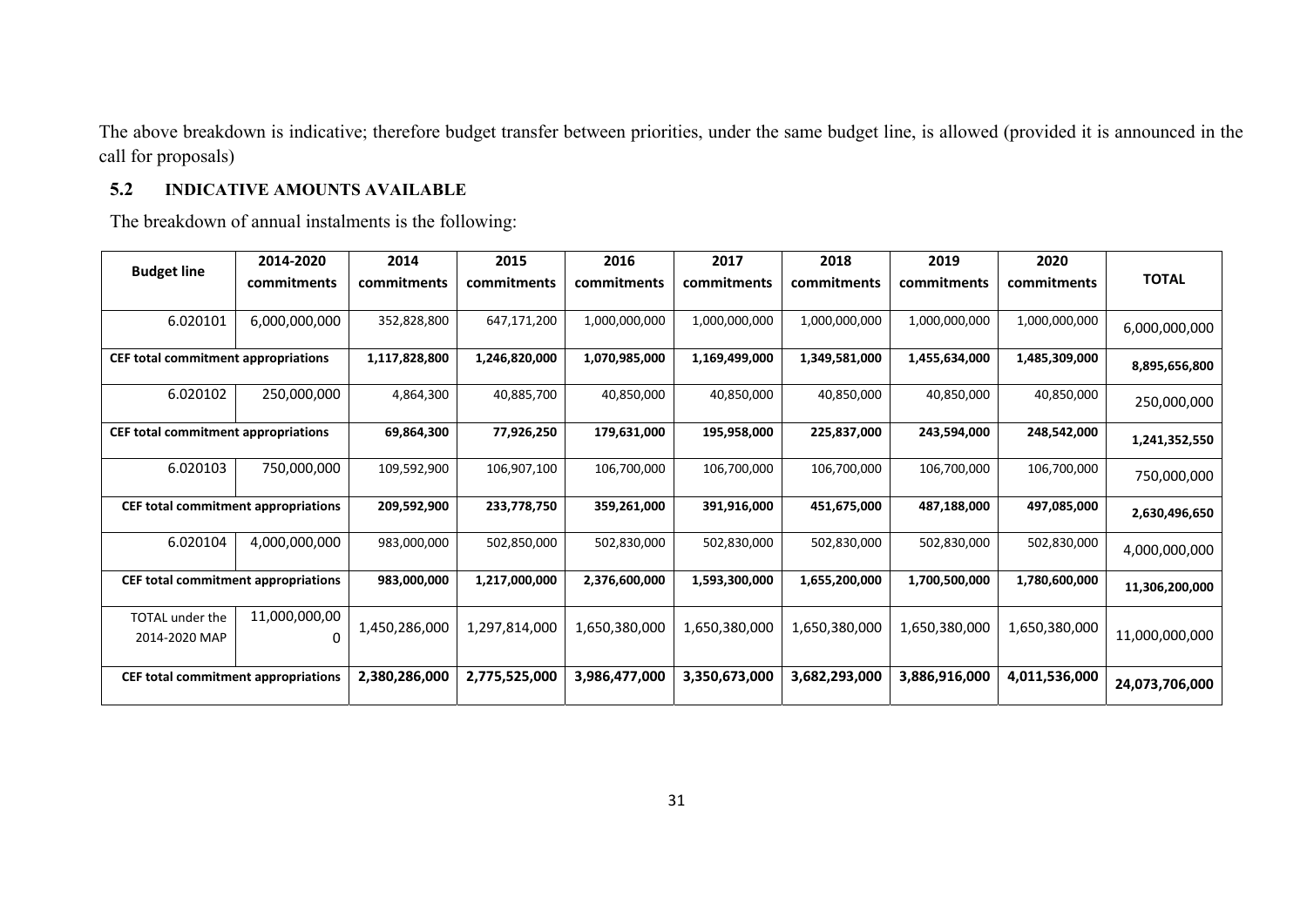#### **Programme support actions**

Programme support actions are covered by 2014 commitment appropriations only. Where programme support actions involve the award of grants without a call for proposals, the essential selection and award criteria set out in Points 7 and 8 apply. In the case of the call for proposals for the framework partnership establishing the SESAR deployment manager, the essential eligibility, non exclusion, selection and award criteria set out in Points 6, 7 and 8 apply. The essential selection and award criteria set out in Points 7 and 8 also apply to the specific grant to be awarded to the SESAR deployment manager under the framework partnership.

The breakdown per budget line and type of expenditure is the following:

| <b>Budget line</b> | <b>Form of Programme Support Action</b>          | 2014 commitments |
|--------------------|--------------------------------------------------|------------------|
|                    | Grants                                           | 12,000,000       |
| 06.020101          | Procurement                                      | 27,320,000       |
|                    | Reimbursement of travel and subsistence costs to | 5,894,000        |
|                    | the European Coordinators                        |                  |
| <b>Total</b>       |                                                  | 45,214,000       |
|                    |                                                  |                  |
|                    | Grants                                           | $\boldsymbol{0}$ |
| 06.020102          | Procurement                                      | 1,000,000        |
|                    | Other expenditures                               | $\theta$         |
| <b>Total</b>       |                                                  | 1,000,000        |
|                    |                                                  |                  |
|                    | Grants                                           | 6,500,000        |
| 06.020103          | Procurement                                      | 12,900,000       |
|                    | Other expenditures                               | $\theta$         |
| <b>Total</b>       |                                                  | 19,400,000       |
|                    |                                                  |                  |
|                    | Grants                                           | 15,920,000       |
| 06.020104          | Procurement                                      | $\theta$         |
|                    | Other expenditures                               | $\theta$         |
| <b>Total</b>       |                                                  | 15,920,000       |
|                    |                                                  |                  |
| <b>GRAND TOTAL</b> |                                                  | 81,534,000       |

# **6. ELIGIBILITY CRITERIA**

### **6.1. Eligible applicants**

Only written applications submitted by legal persons of private or public law or bodies or entities which do not have legal personality under the applicable national law, provided that their representatives have the capacity to assume legal obligations on their behalf and offer a guarantee for the protection of the Union's financial interests equivalent to that offered by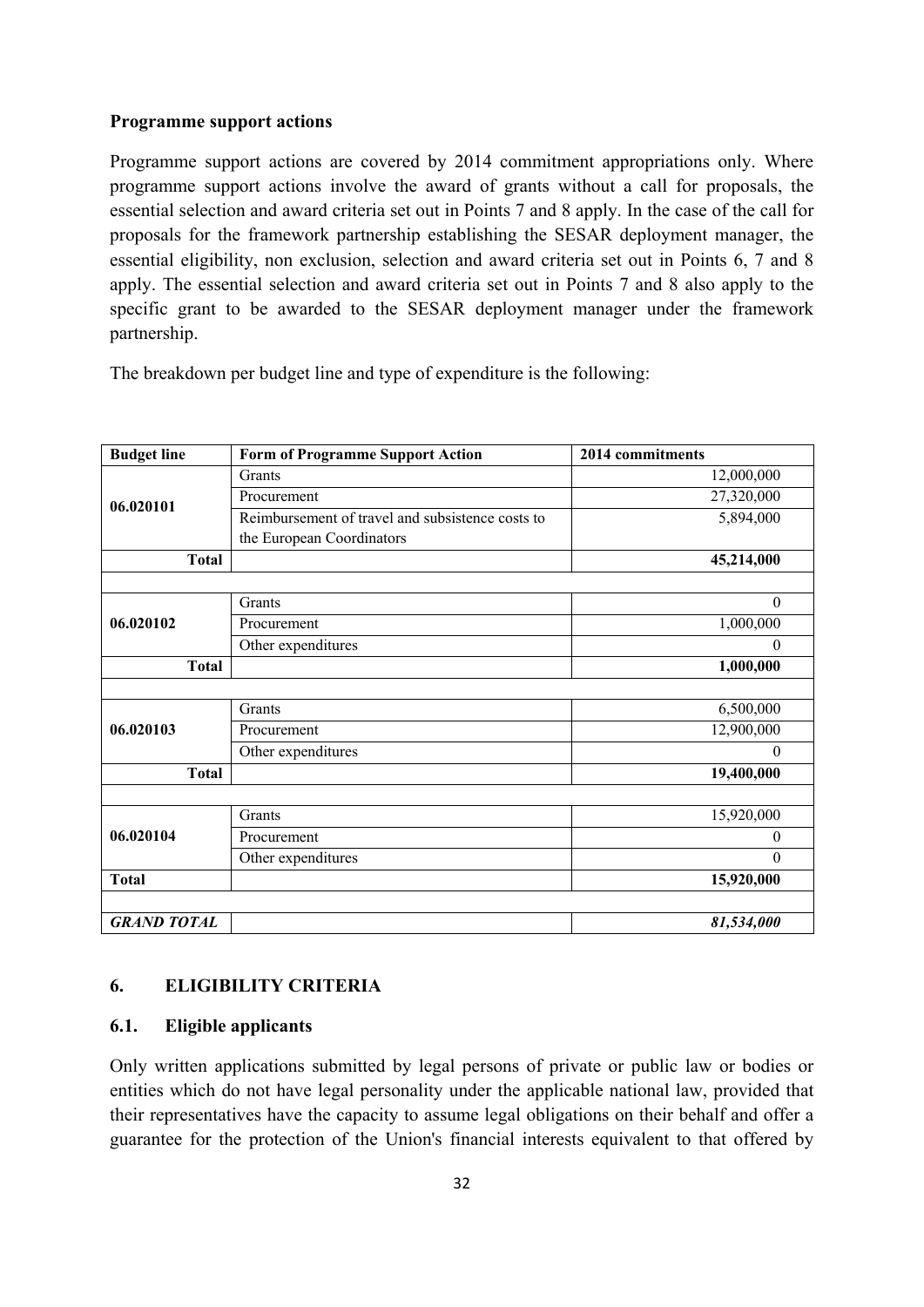legal persons constituted and registered in a Member State are eligible for EU financial support.

Applications must be presented by:

- one or more Member States, and / or
- with the agreement of the Member States concerned, by international organisations, joint undertakings, or public or private undertakings or bodies or entities established in Member States.

In addition to the above i) all proposals in the areas of motorways of the sea (MoS) must include applicants from (and be supported by) a minimum of two different Member States and ii) all proposals for works projects in the area of Intelligent Transport Systems (ITS) must be supported by a minimum of three different Member States.

Project proposals submitted by natural persons are not eligible.

Third Countries or legal or natural persons established outside Member States may not receive financial assistance under this work programme, except when neighbouring countries participate in Motorways of the Sea or in the implementation of traffic management systems. In such cases, applications may also be presented by third countries, with the agreement of a Member State.

The Commission services reserve themselves, the right to requalify a project proposal, received under this work programme, to another priority under this work programme or a priority under the annual work programme.

# **6.2. Eligible projects**

# *6.2.1. Common interest*

Only projects which can be identified as projects of common interest identified in the TEN-T Guidelines may receive Union financial assistance. The project has to comply with the following provisions of Art 7 of the TEN-T guidelines:

(1) contribute to the objectives falling within at least two of the four categories set out in Article 4 of the TEN-T guidelines;

- (2) comply with Chapter II and, for core networks, Chapter III of the TEN-T guidelines;
- (3) be economically viable on the basis of a socio-economic cost-benefit analysis<sup>10</sup>,

 $10$ According to Article 10(6) of the CEF Regulation and Article 7(2c) of the TEN-T Regulation the amount of financial assistance granted to a project shall be modulated based on a cost-benefit analysis of each project, the availability of Union budget resources, and the need to maximise the leverage of Union funding. Consequently, all the project proposals for 'works' must be accompanied by a cost-benefit analysis proposing the co-funding rate requested for the project, while taking into account the maximum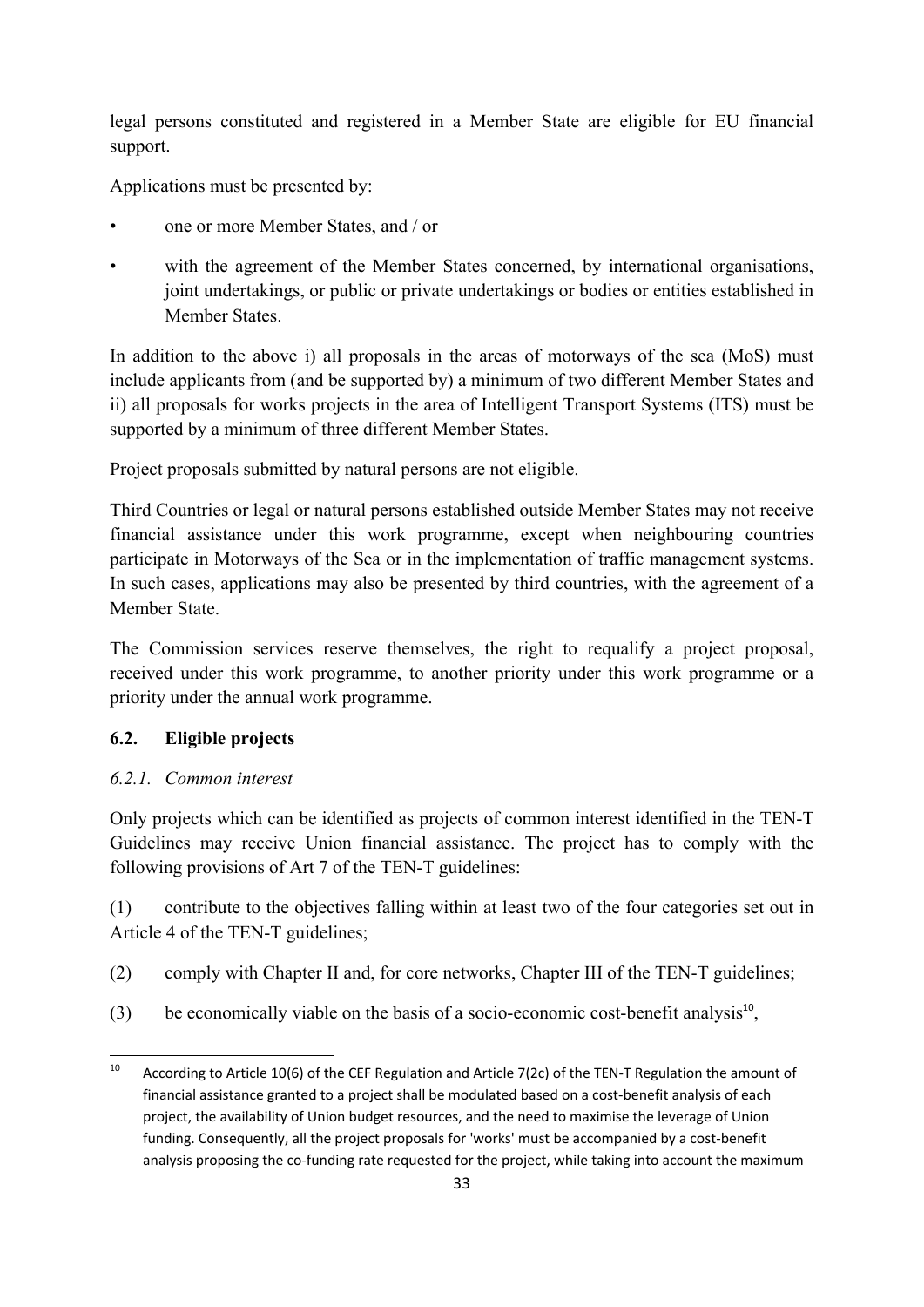#### (4) demonstrate European added value.

For the assessment of (3), a project which concerns a part or section of a larger project of common interest may be covered by a socio-economic cost-benefit analysis for this larger project of common interest. For projects in Member States eligible to the Cohesion Fund, the use the Cohesion Policy methodology<sup>11</sup> for cost-benefit analysis is recommended.

Only projects listed in Part I of Annex I of the CEF Regulation are eligible for the purpose of this programme.

### *6.2.2. Compliance with the Union Law*

The granting of Union financial assistance to projects of common interest is conditional upon compliance of the project with relevant Union  $law<sup>12</sup>$  inter alia concerning interoperability, environmental protection<sup>13</sup>, competition and public procurement.

### *6.2.3. Other sources of financing*

No Union financial assistance shall be awarded for actions receiving funds from other sources of Union financing, without prejudice of the Article 15(4) of the CEF regulation.

### *6.2.4. Independence of works / studies*

A proposal must address either works or studies, within the meaning of Article 2(5) and (6) of the CEF Regulation. Proposals may combine studies and works as long as the respective activities and related budget are clearly defined and separated.

### *6.2.5. Eligibility of costs*

**.** 

In accordance with Article 8(2) of the CEF Regulation and by exception from the second subparagraph of Article 130(1) of the Financial Regulation, costs incurred as of 1 January 2014 may be eligible for the grants awarded under the present work programme, provided that:

• The applicant demonstrates the need for starting the action as of 1 January 2014;

funding rates stipulated in the CEF Regulation. Member States shall be asked to use a recognised methodology. As far as the actions applying for co-funding under the Cohesion envelope of the CEF are concerned, the Cohesion Policy methodology for the CBA is recommended, in order to simplify the process of project preparation under the CEF and ESIF funds.

- <sup>11</sup> http://ec.europa.eu/regional\_policy/sources/docgener/guides/cost/guide2008\_en.pdf A new guide will be prepared for the period 2014 -2020 and will be made available in the first semester of 2014.
- 12 According to Article 23 of the CEF Regulation
- <sup>13</sup> In particular the EIA (Directive 2011/92/EU), SEA (Directive 2001/42/EC), Habitats (Directive 92/43/EEC) and Birds Directives (Directive 2009/147/EC) , as well as the Water Framework Directive (Directive 2000/60/EC) (these exact references – number and title - of these legislations should be given)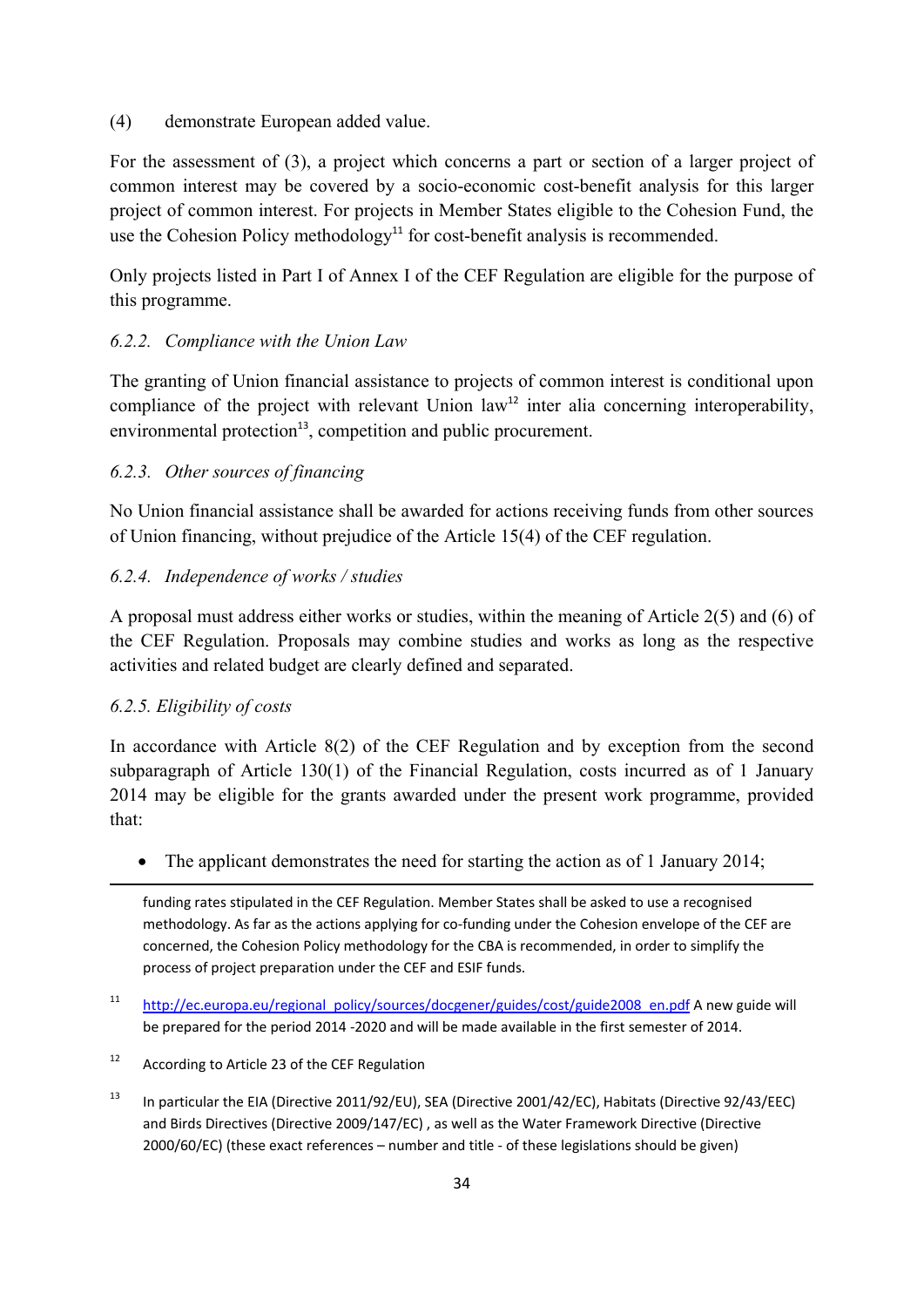• The action is not completed when the grant is awarded.

## **6.3. Grounds for Exclusion**

In the call for proposals the Commission will draw applicants' attention to Articles 106 to 109 and Article 131 of the Financial Regulation, as well as to Article 141 of the Rules of Application.

# **7. SELECTION CRITERIA**

The applicant(s) must have access to solid and adequate funding sources, so as to be able to maintain activities for the period of the project funded and to co-finance the project. The applicant(s) must have the professional skills and qualifications required to complete the proposed Action. Those selection criteria also apply to applicants for programme support actions supported by grants.

The verification of the financial and operational capacity does not apply to applicants which are a Member State, a public sector body (i.e. regional or local authority, body governed by public law or association formed by one or several such authorities or one or several such bodies governed by public law, in particular Joint Undertaking in line with eligibility criteria established under Article 187 of the Treaty on the Functioning of the European Union (ex Article 171 TCE), international organisation<sup>14</sup>) or a European Economic Interest Grouping (EEIG) established in line with Council Regulation (EEC) N° 2137/85 of 25 July 1985 and 100% owned by public body(ies).

# **7.1. Financial capacity**

The applicant(s) must have the financial capacity to complete the Action for which the grant is sought and will provide their financial statements certified by an external auditor for the last financial year for which the accounts have been closed with the application.

### **7.2. Operational capacity**

The applicant(s) must have the operational and technical capacity to complete the project for which the grant is sought and must provide appropriate documents attesting to that capacity.

Information submitted by applicants who benefited from TEN-T support as from 2004 may be taken into account in the evaluation of these applicants' operational capacity.

# **8. AWARD CRITERIA**

<sup>14</sup> 14 According to article 43 (2) of the Rules of Application, international organisations are: (a) international public sector organisations set up by intergovernmental agreements, and specialised agencies set up by such organisations;

<sup>(</sup>b) the International Committee of the Red Cross (ICRC);

<sup>(</sup>c) the International Federation of National Red Cross and Red Crescent Societies;

<sup>(</sup>d) other non-profit organisations assimilated to international organisations by a Commission decision.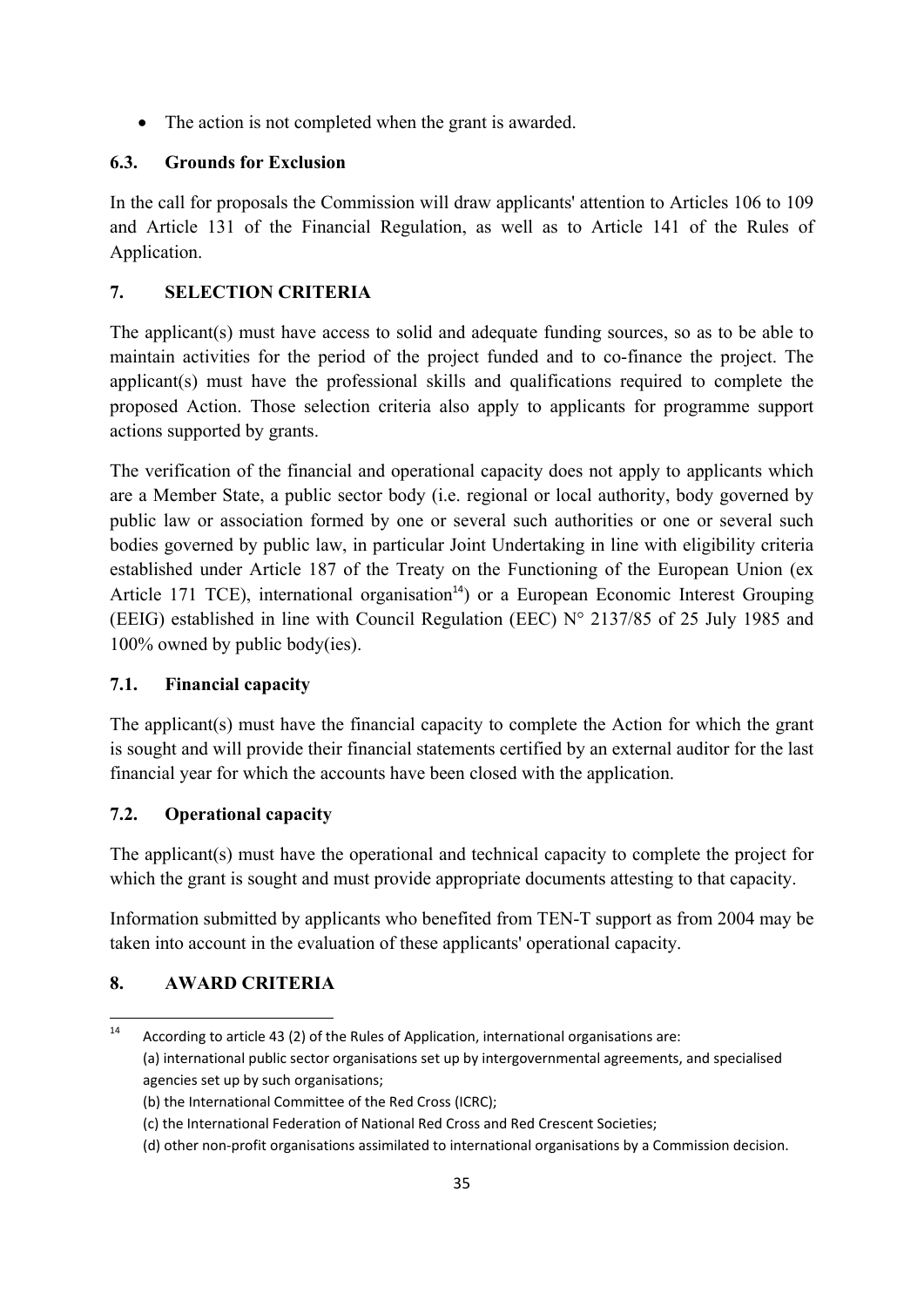Only proposals compliant with the eligibility and selection criteria will be evaluated against the award criteria. A decision to grant EU financial assistance shall take into account, inter alia, the following general award criteria:

- the European added value as defined in Art  $3(d)$  of the TEN-T Guidelines;
- removal of bottlenecks, enhancing rail interoperability, bridging missing links and improving cross-border sections as stipulated in the CEF Regulation;
- the maturity of the action in the project development;
- soundness of the implementation plan proposed;
- stimulating effect of the Union support on public and private investment, when applicable;
- the need to overcome financial obstacles, such as the lack of market finance;
- when applicable, the economic, social, climate and environmental impact, and accessibility;
- the cross-border dimension, when applicable:

Within the scope of the global objectives herewith established, additional non-essential specific criteria may be set out in the text of the call for proposals.

Upper and / or lower thresholds of EU financing may be recommended in the calls for proposals or accompanying documents.

According to Article 11 of the CEF Regulation, until 31 December 2016, the selection of projects eligible for financing under the Cohesion envelope shall respect the national allocations under the Cohesion Fund. With effect from 1 January 2017, resources transferred to the CEF which have not been committed to a transport infrastructure project shall be made available to all Member States eligible for funding from the Cohesion Fund, to finance transport infrastructure projects in accordance with the CEF Regulation.

# **9. MAXIMUM POSSIBLE RATE OF CO-FUNDING FOR GRANTS (EXCLUDING PROGRAMME SUPPORT ACTIONS)**

# **9.1 For the EU envelope of the CEF**<sup>15</sup>

The amount of EU financial assistance shall not exceed the following rates:

(a) with regard to grants for studies, 50% of the eligible costs;

(b) with regard to grants for works:

<sup>15</sup> According to Article 10(2) of the CEF Regulation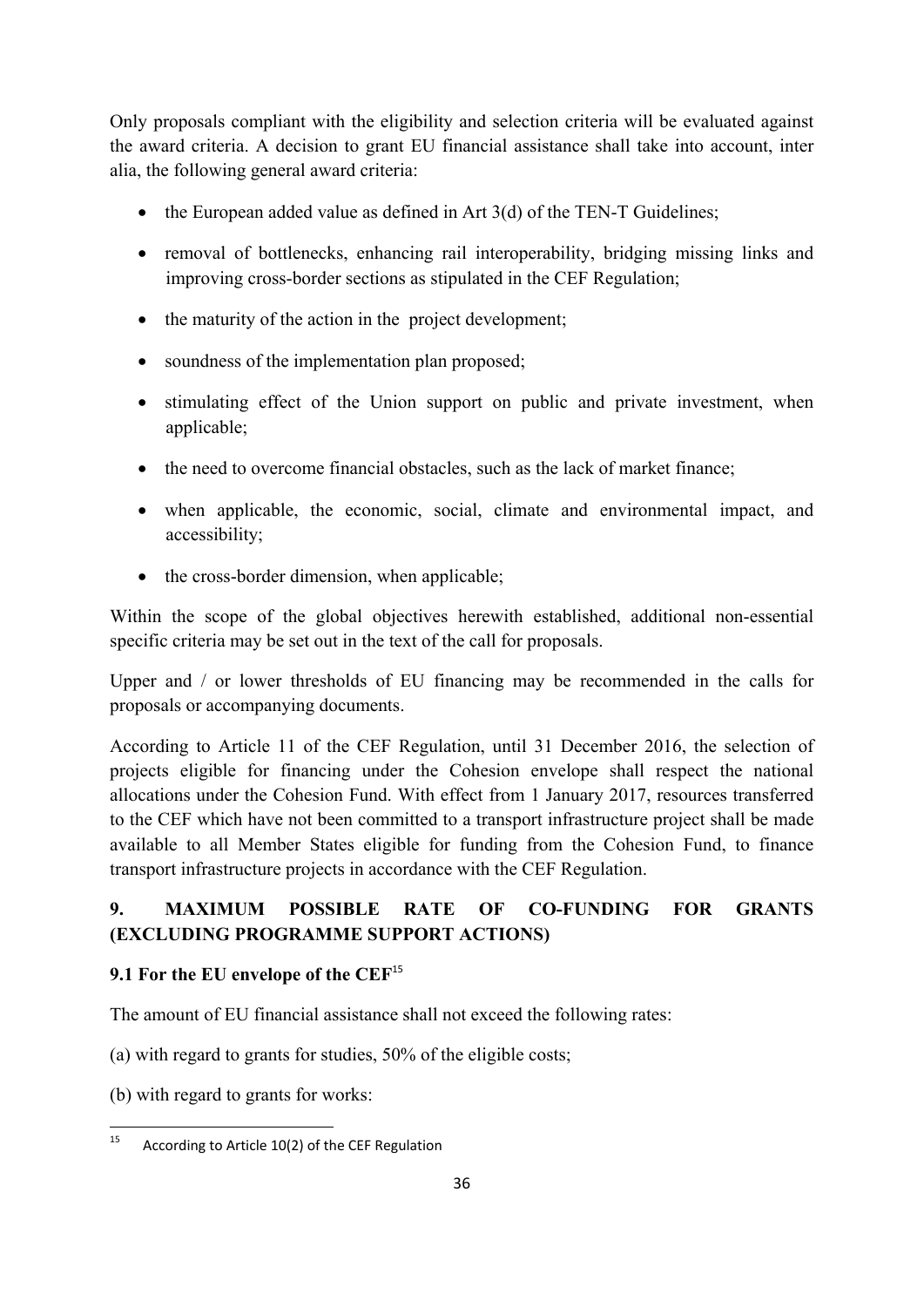- (i) for railway networks, and road networks in the case of Member States with no railway network established in their territory or in the case of a Member State, or part thereof, with an isolated network without long-distance rail freight transport: 20% of the eligible costs; the funding rate may be increased to a maximum of 30% for actions addressing bottlenecks and to 40% for actions concerning crossborder sections and actions enhancing rail interoperability;
- (ii) for inland waterways: 20% of the eligible costs; the funding rate may be increased to a maximum of 40% for actions addressing bottlenecks and to a maximum of 40% for actions concerning cross- border sections;
- (iii) for inland transport, connections to and the development of multimodal logistics platforms including connections to inland and maritime ports and airports, as well as the development of ports: 20% of the eligible costs;
- (iv) for actions to reduce rail freight noise including by retrofitting existing rolling stock: 20% of the eligible costs up to a combined ceiling of 1% of the budgetary resources referred to in point (a) of Article 5(1) of the CEF regulation;
- $(v)$  for better accessibility to transport infrastructure for disabled persons: 30% of the eligible cost of adaptation works, not exceeding in any case 10% of the total eligible cost of works;
- (vi) for actions supporting new technologies and innovation for all modes of transport: 20% of the eligible costs;
- (vii) for actions to support cross-border road sections: 10% of the eligible costs;

(c) with regard to grants for telematic applications systems and services:

- (i) for land-based components of the ERTMS, of the SESAR system, of RIS and of VTMIS: 50% of the eligible costs;
- (ii) for land-based components of ITS for the road sector:  $20\%$  of the eligible costs;
- (iii) for on-board components of ERTMS: 50% of the eligible costs;
- (iv) for on-board components of the SESAR system, of RIS, of VTMIS and of ITS for the road sector: 20% of the eligible costs, up to a combined ceiling of 5% of the budgetary resources referred to in point (a) of Article 5(1) of the CEF regulation;
- (v) for actions to support the development of motorways of the sea: 30% of the eligible costs;
- (vi) for telematic applications systems other than those mentioned in points (i) to (iv), freight transport services and secure parking on the road core network: 20% of the eligible costs.